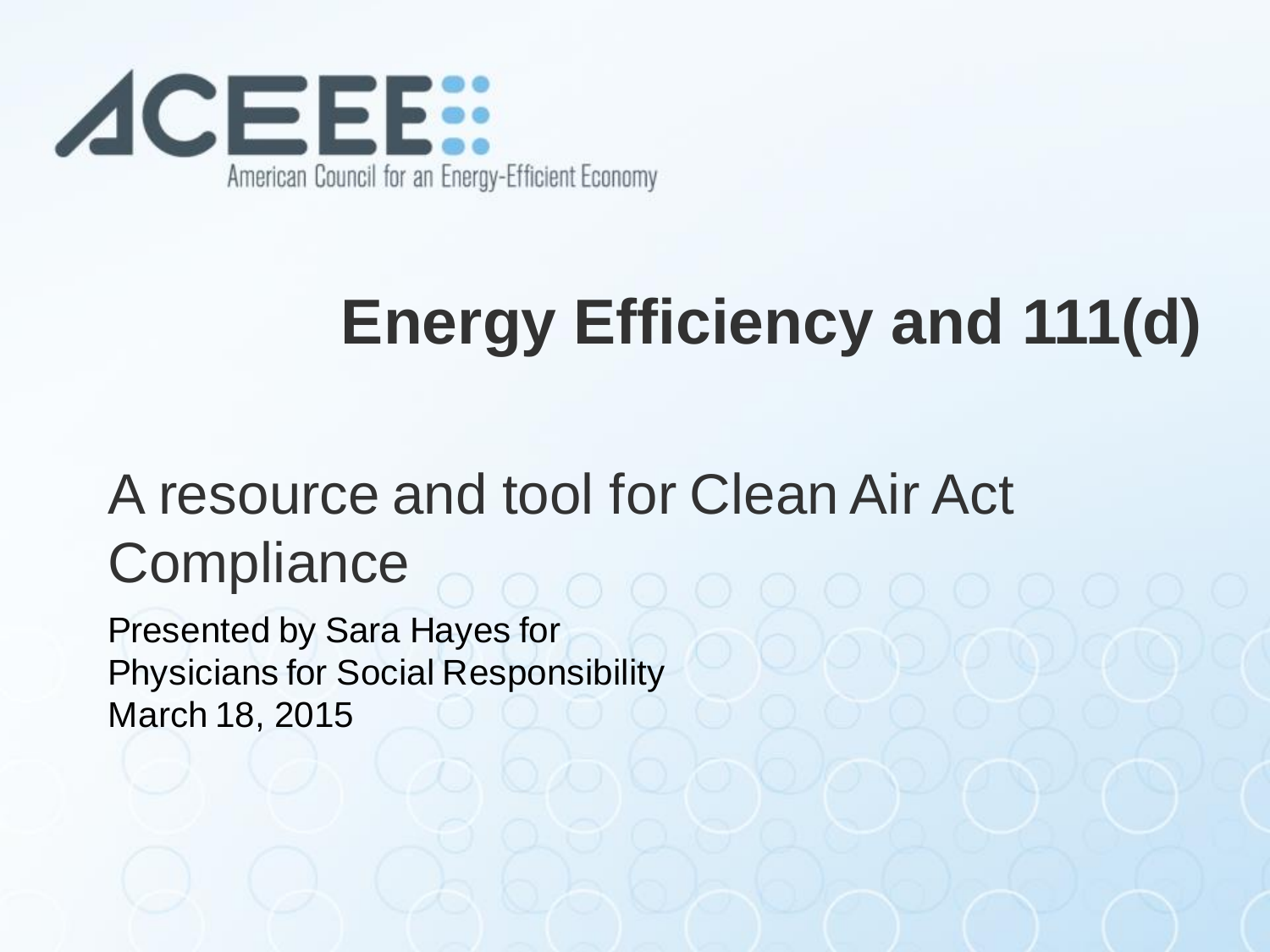#### **The American Council for an Energy-Efficient Economy (ACEEE)**

- ACEEE is a 501(c)(3) nonprofit that acts as a catalyst to advance energy efficiency policies, programs, technologies, investments, & behaviors
- 50 staff; headquarters in Washington, D.C.
- Focus on end-use efficiency in industry, buildings, & transportation
- Other research in economic analysis; behavior; energy efficiency programs; & national, state, & local policy
- Funding:
	- Foundation Grants (52%)
	- Contract Work & Gov't. Grants (20%)
	- Conferences & Publications (20%)
	- Contributions & Other (8%)

#### **www.aceee.org/@ACEEEdc**



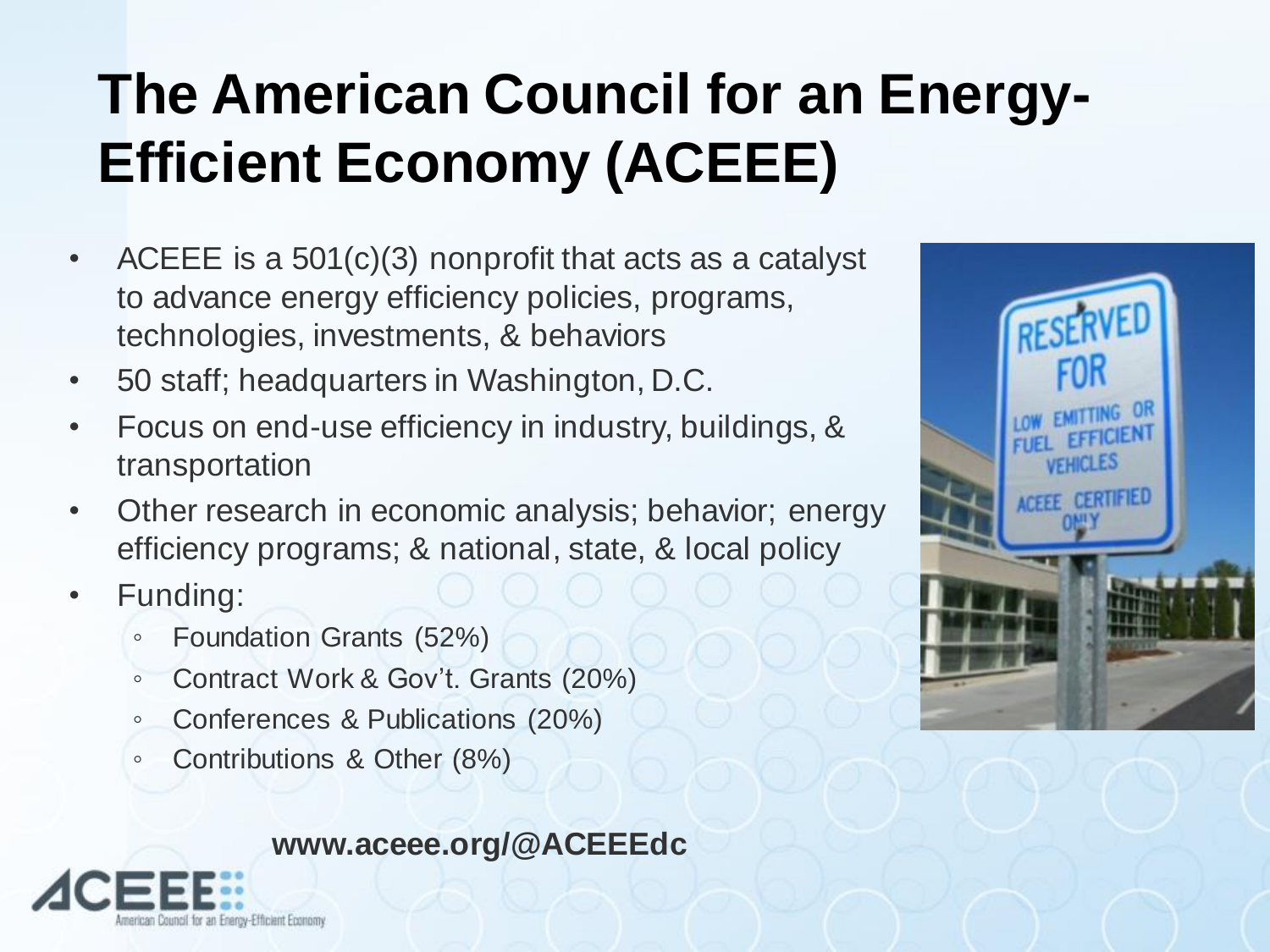# **Energy Efficiency – What is it?**

- End-use Energy Efficiency vs Supply-Side
- Reducing Waste
- **Examples** 
	- Improve insulation and air sealing
	- More efficiency lighting or appliances
	- Combined heat and power
	- Performance standards for appliances

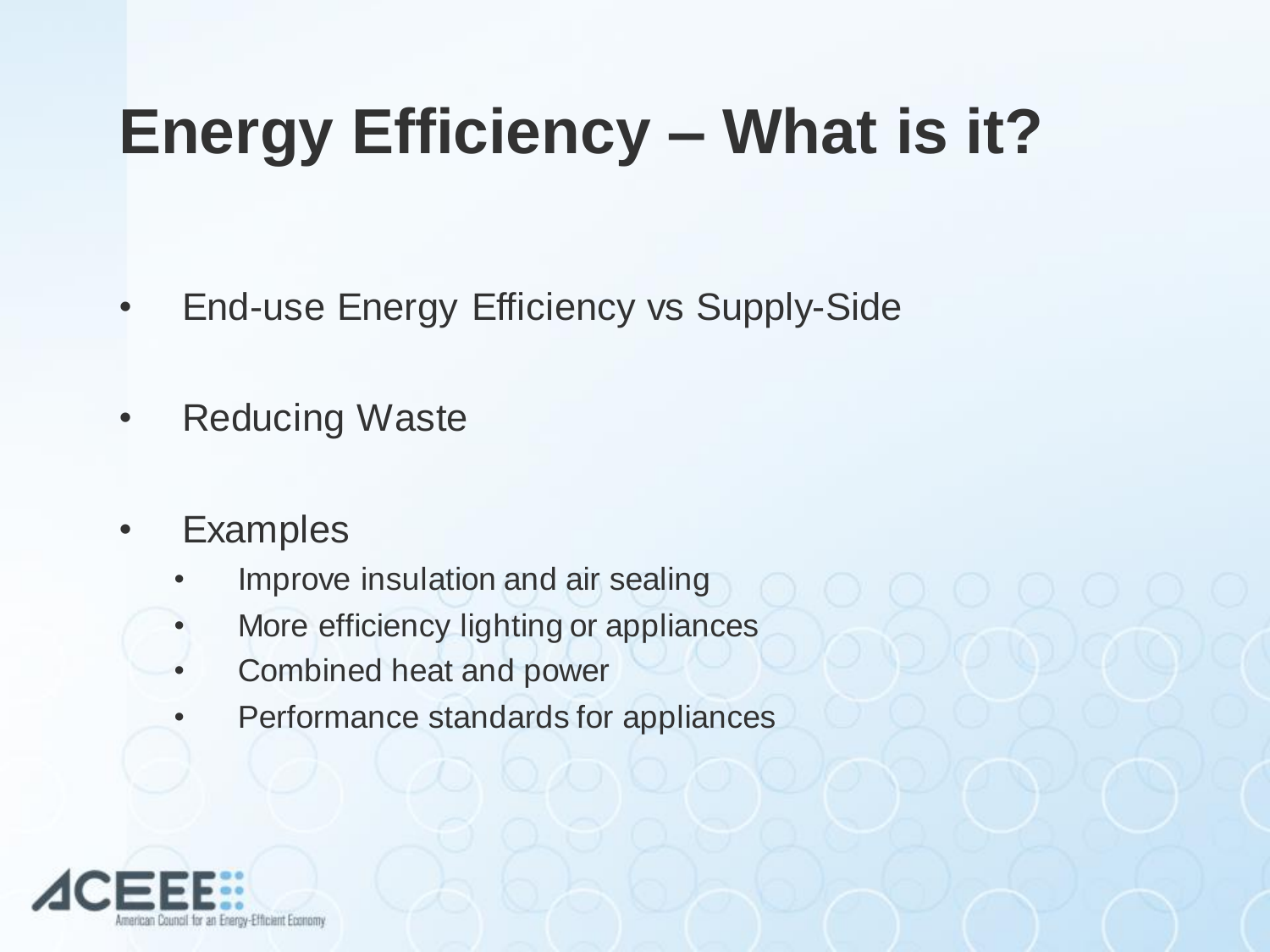# **Energy Efficiency Policies and Program**

- Utility programs
	- Rebates for appliances
	- Home energy audits
- State financing programs
	- Loans to insulate your attic and basement
- Some newer offerings
	- Low-income and multifamily programs
	- Water efficiency
	- Efficiency service providers

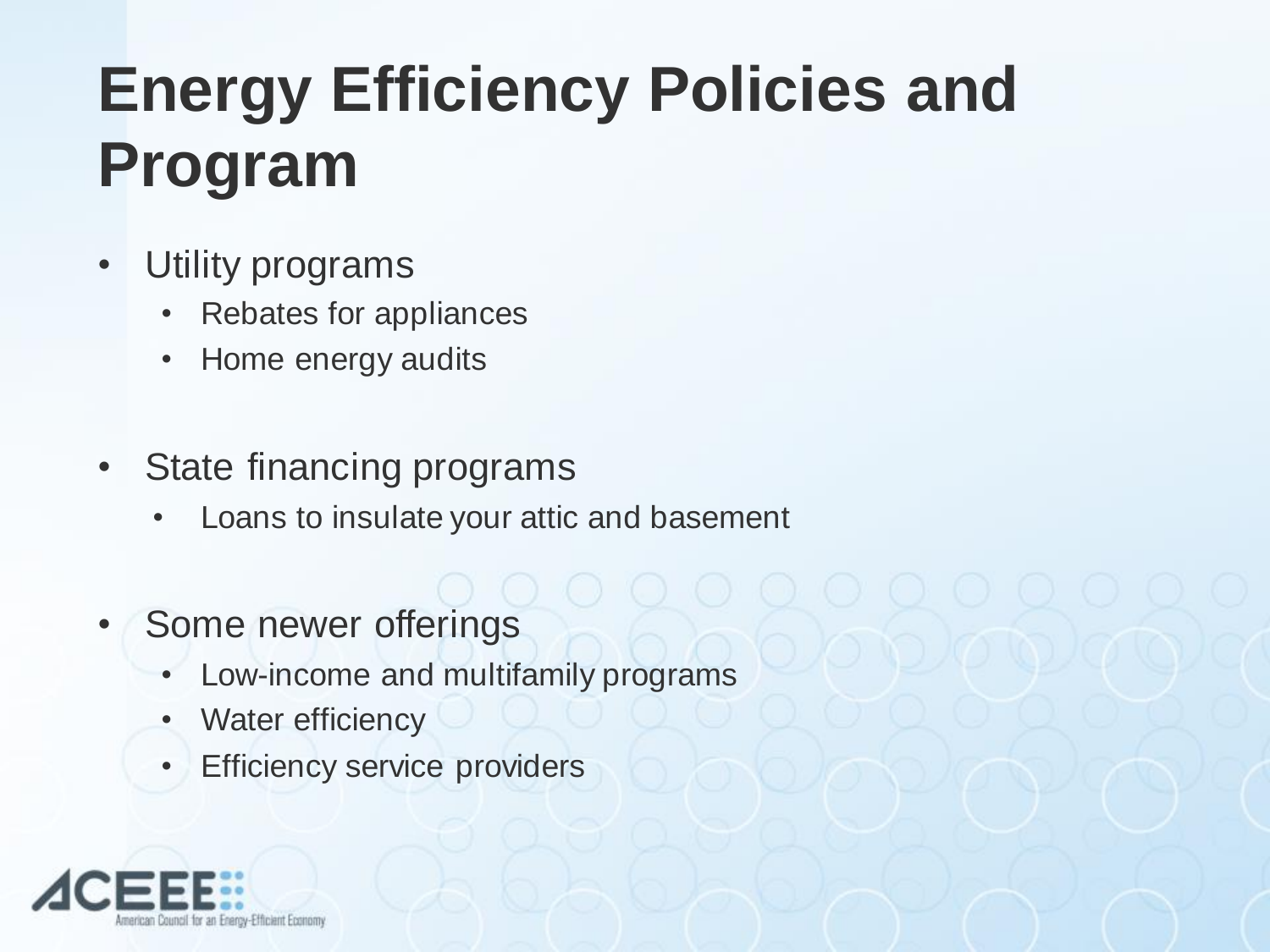# **What can you do to improve energy efficiency?**

Assess your energy waste!

#### **House**

- $\checkmark$  Envelope, HVAC and appliances
- Do you have a *vampire* load?

#### Car

 $V$  MPG!

#### **Office**

- 
- $\checkmark$  Sleep settings on computers and lighting
	- $\checkmark$  Does stuff get shut off when people go home?

Check out more actions here! http://smarterhouse.org/



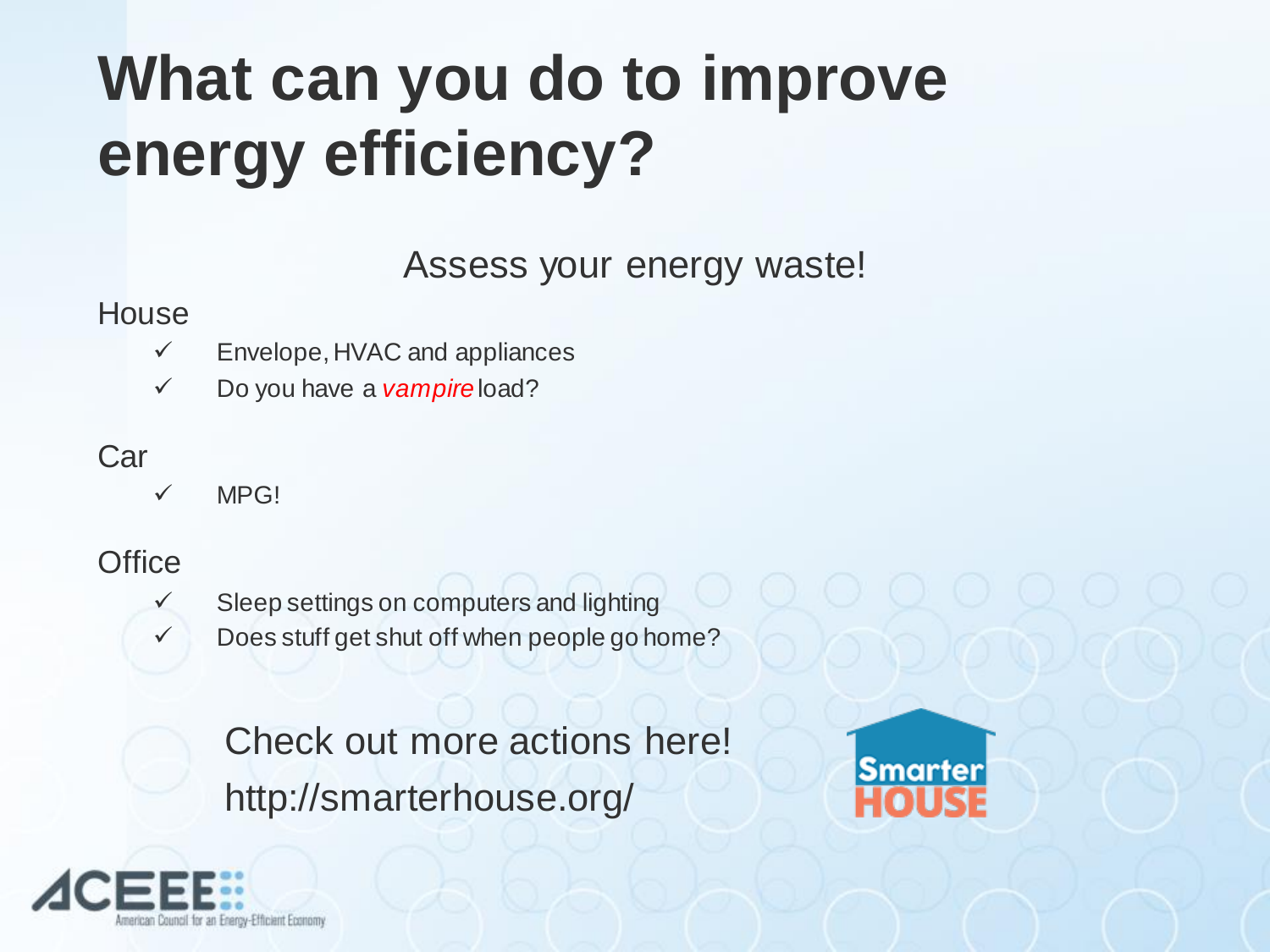### **EPA's Clean Power Plan**



EPA proposing to regulate carbon emissions from existing power plants under section 111(d) of the *Clean Air Act*.

- 17% reduction in GHG emissions by 2030 relative to 2012 levels, or 30% reduction by 2030 relative to 2005 levels
- Individually tailored state targets
- Allows for flexible approaches including energy efficiency!

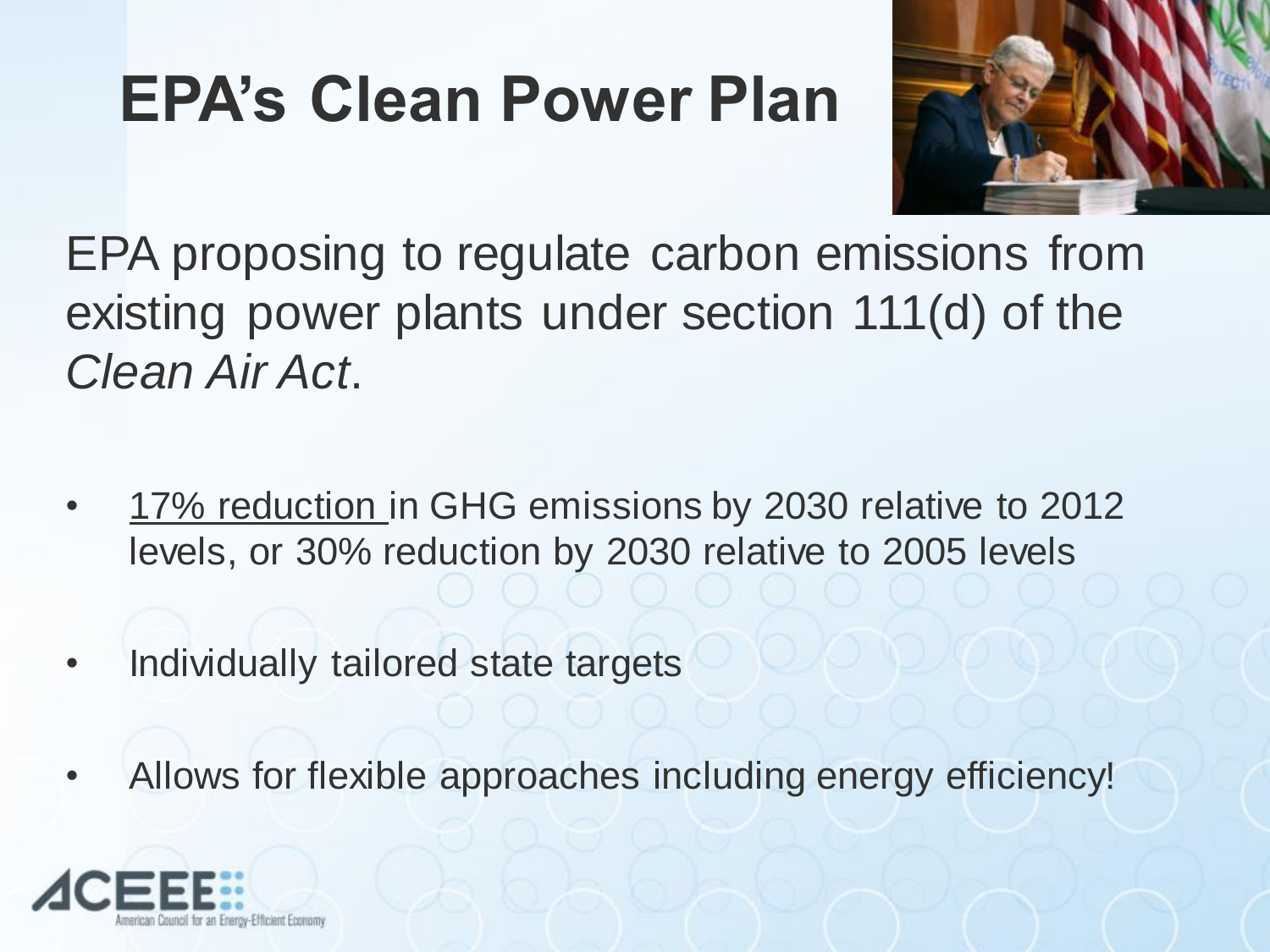### **Timeline of EPA and State Actions**

#### **Spring - Summer 2015**

EPA releases sample federal model plan for states

#### **Summer 2015**

EPA releases final rule for existing power plants



#### **Present - Summer 2016**

State air agencies conduct stakeholder engagement

#### **Summer 2016**

Final state plans due to EPA (may request extension until Summer 2017)

#### **Summer 2017**

Final multi-state plans due to EPA (may request extension until Summer 2018)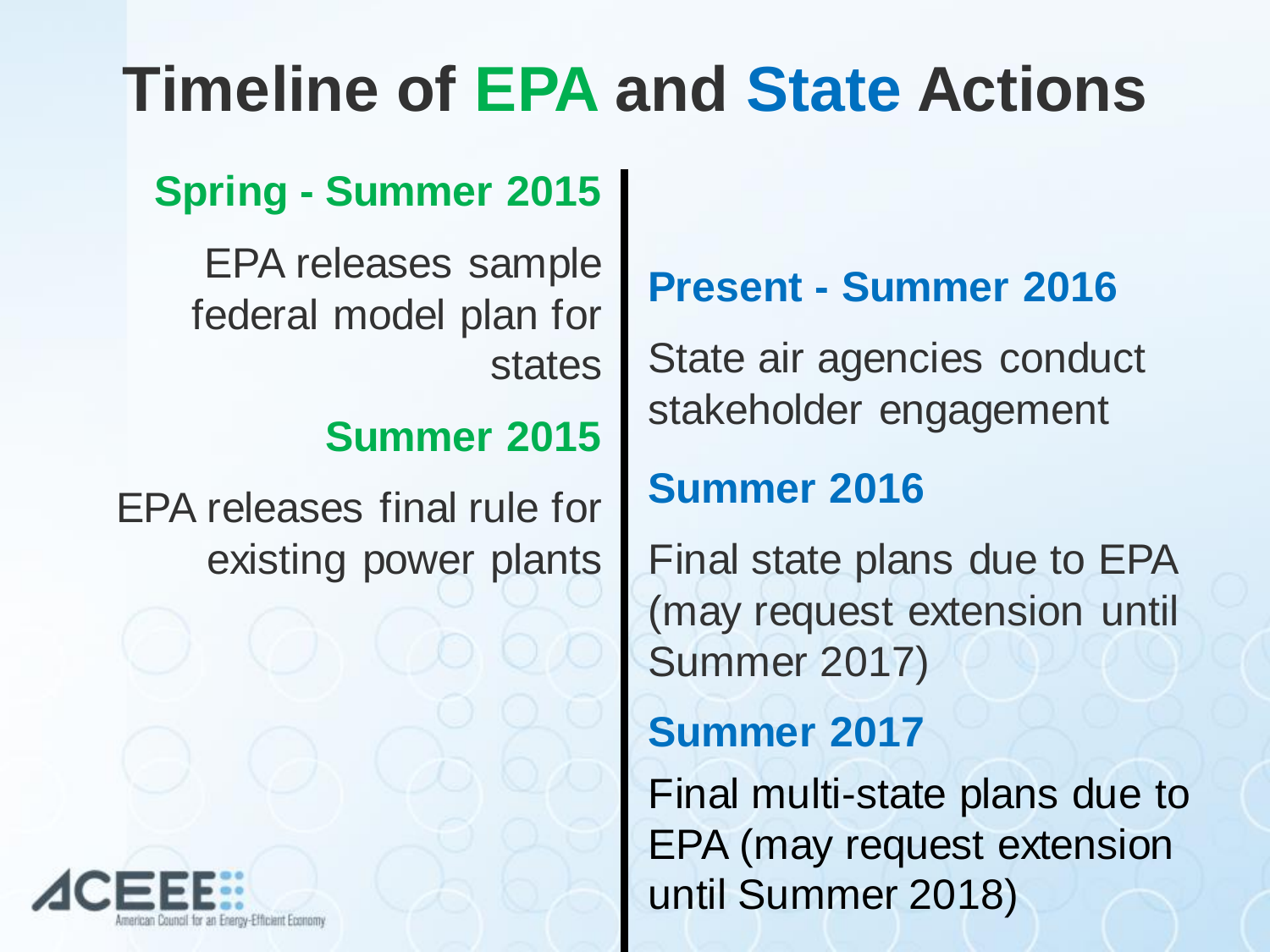#### **Compliance**

- States can include any mix of strategies to achieve targets.
- Up to each state whether or not to include efficiency as a compliance method.

• EE is a low-cost compliance option that offers a LOT of flexibility for states.

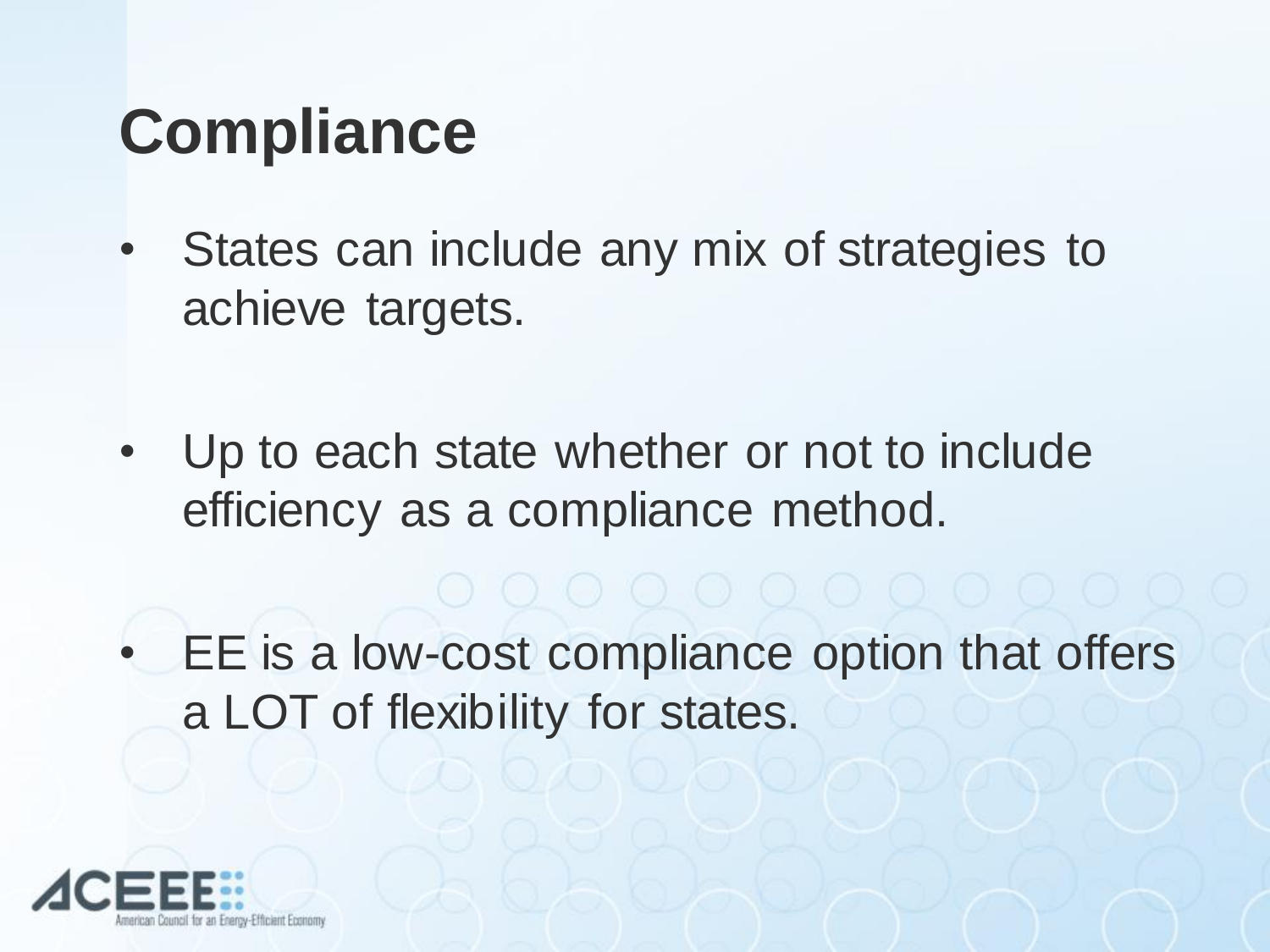#### **The multiple benefits of energy efficiency as a compliance option**

- Low-cost and reliable resource
- Saves utility customers money
- Reduces multiple pollutants
- Boosts state economies



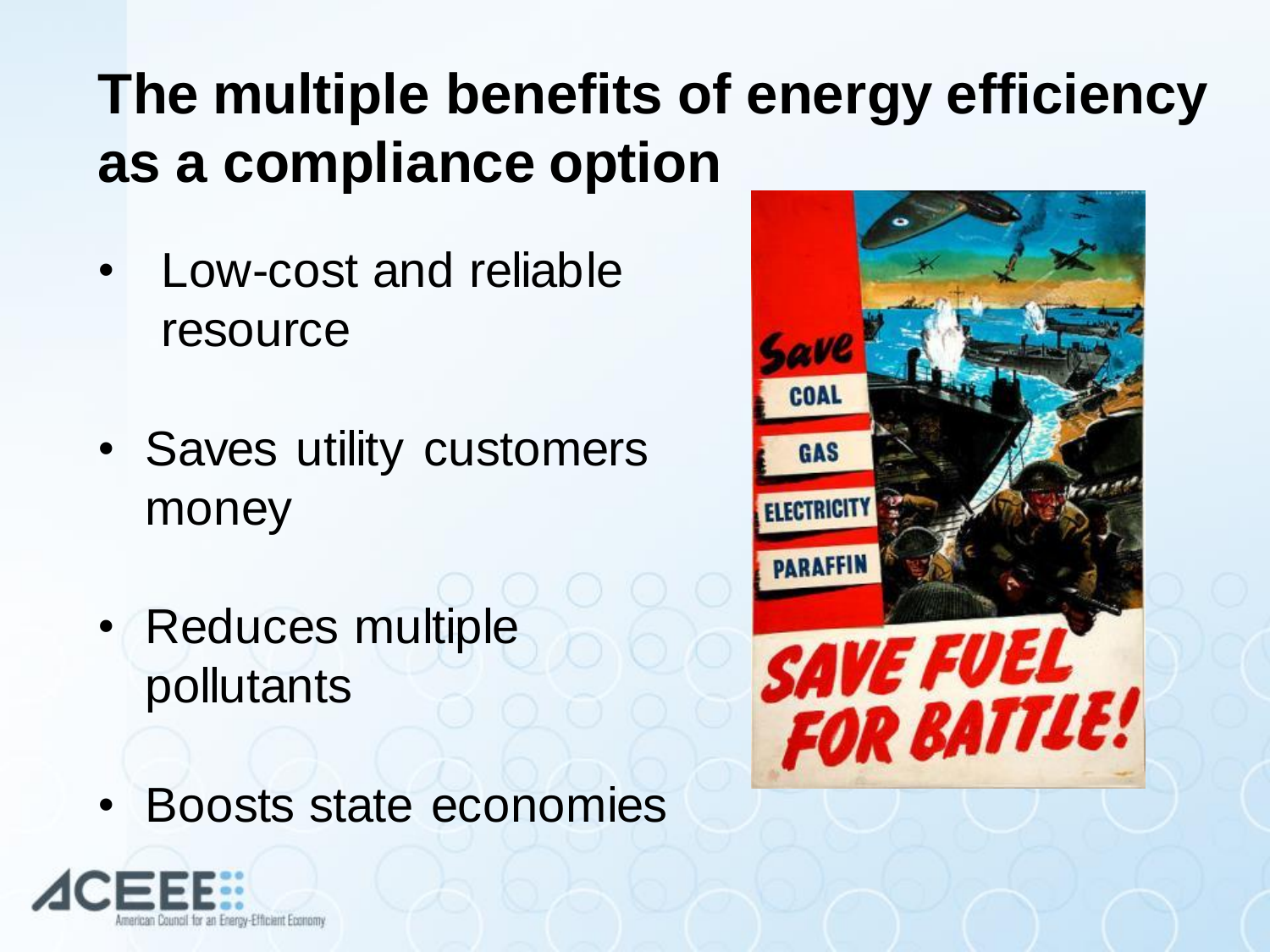#### **Comparing the costs of some compliance options**

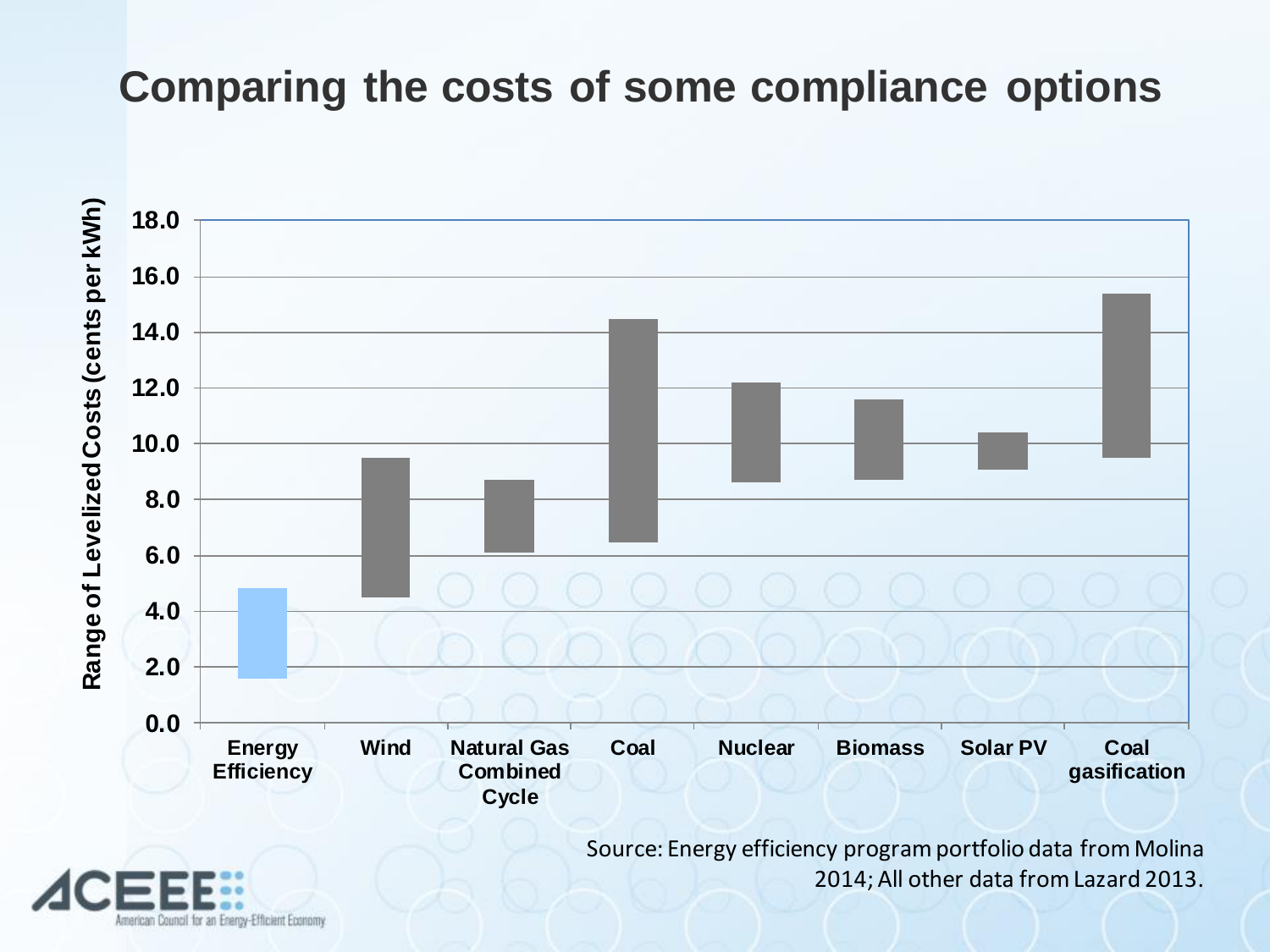#### **Energy efficiency is happening all around us**

- **24** states have mandatory energy savings goals
- **40+** states have national model building codes
- **8%** of national electric generating capacity is from combined heat and power
- **\$1.1 trillion** will be saved from existing appliance standards and equipment efficiency through 2035

Hayes, S. et al. 2014. *Change Is in the Air: How States Can Harness Energy Efficiency to Strengthen the Economy and Reduce Pollution.* Washington, D.C.: American Council for an Energy-Efficient Economy. <http://aceee.org/research-report/e1401>



Appliance Standards Awareness Project. 2012. *Appliance Standards Questions and Answers*. [http://www.appliance-standards.org/sites/default/files/Efficiency\\_Boom\\_Fact\\_Sheet\\_0.pdf](http://www.appliance-standards.org/sites/default/files/Efficiency_Boom_Fact_Sheet_0.pdf)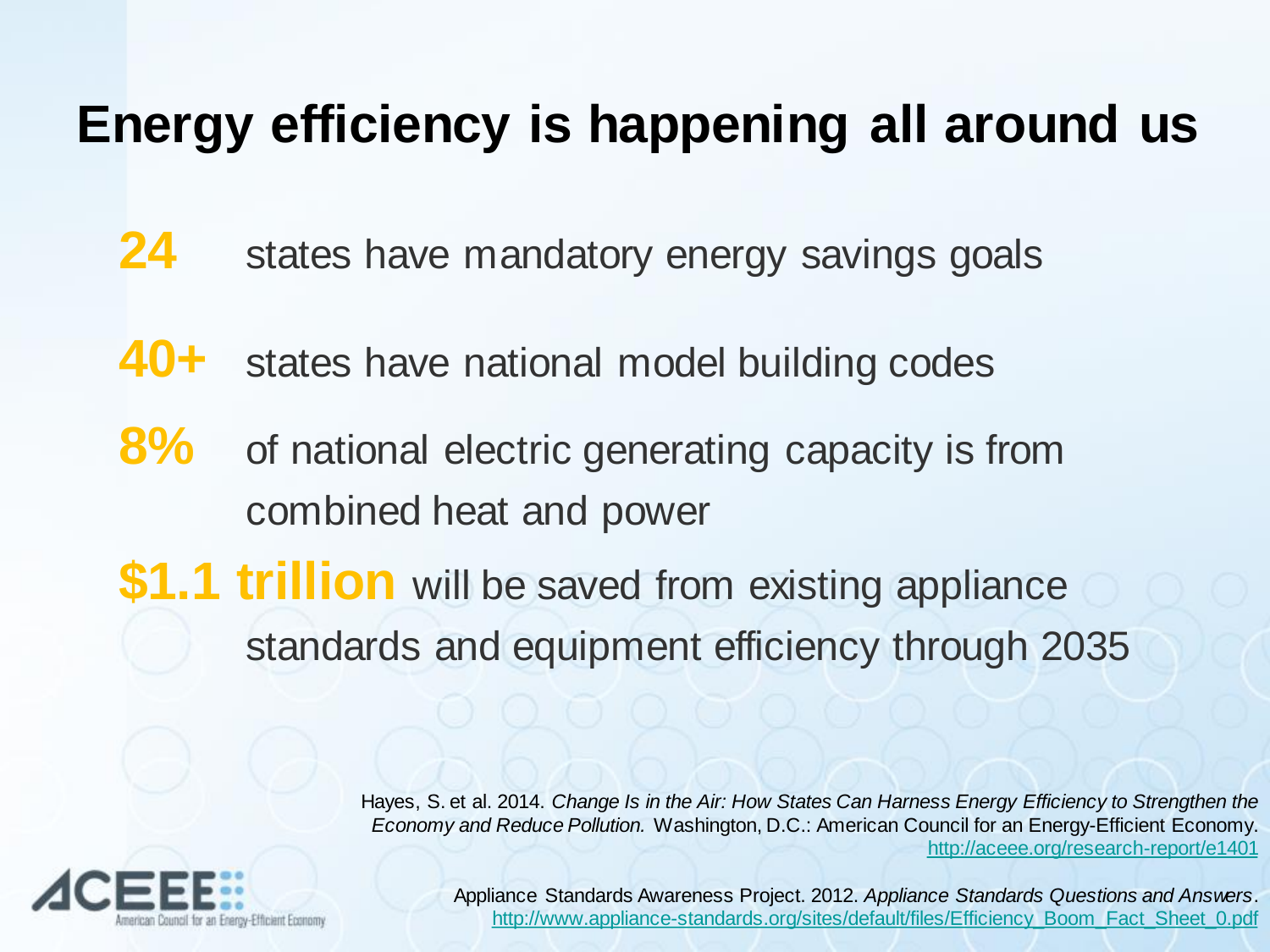# **Four efficiency policies states can implement to help reduce emissions**

- Annual energy savings goals
- Building energy codes
- Appliance standards

Investing in combined heat and power technologies



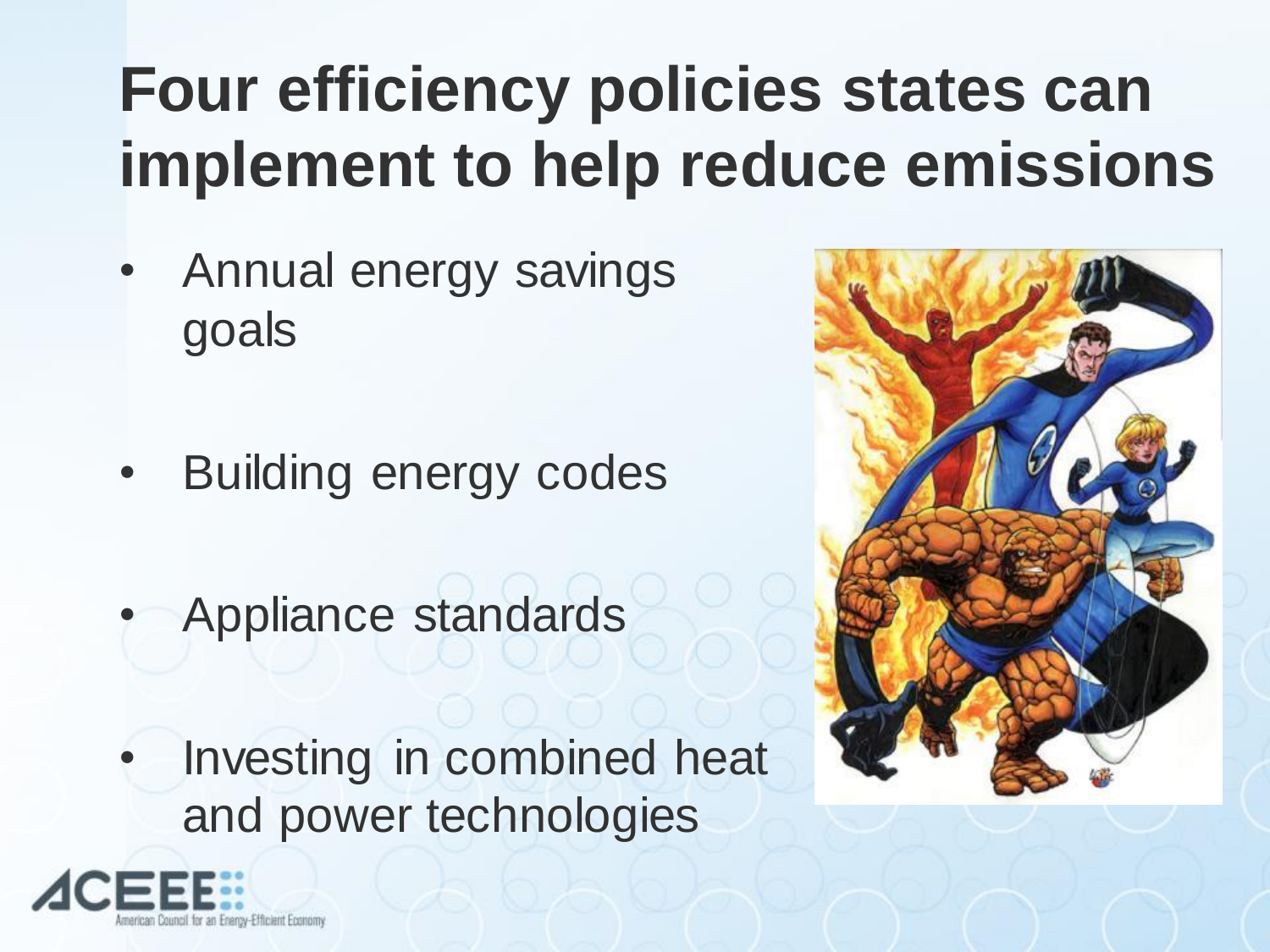### **Modeling end-use energy efficiency potential through 2030**

- Assumed states adopt all four common energy efficiency policy options
- Quantified resulting impacts on:
	- **Electricity consumption**
	- **Environment**
	- **Economy**
	- Jobs



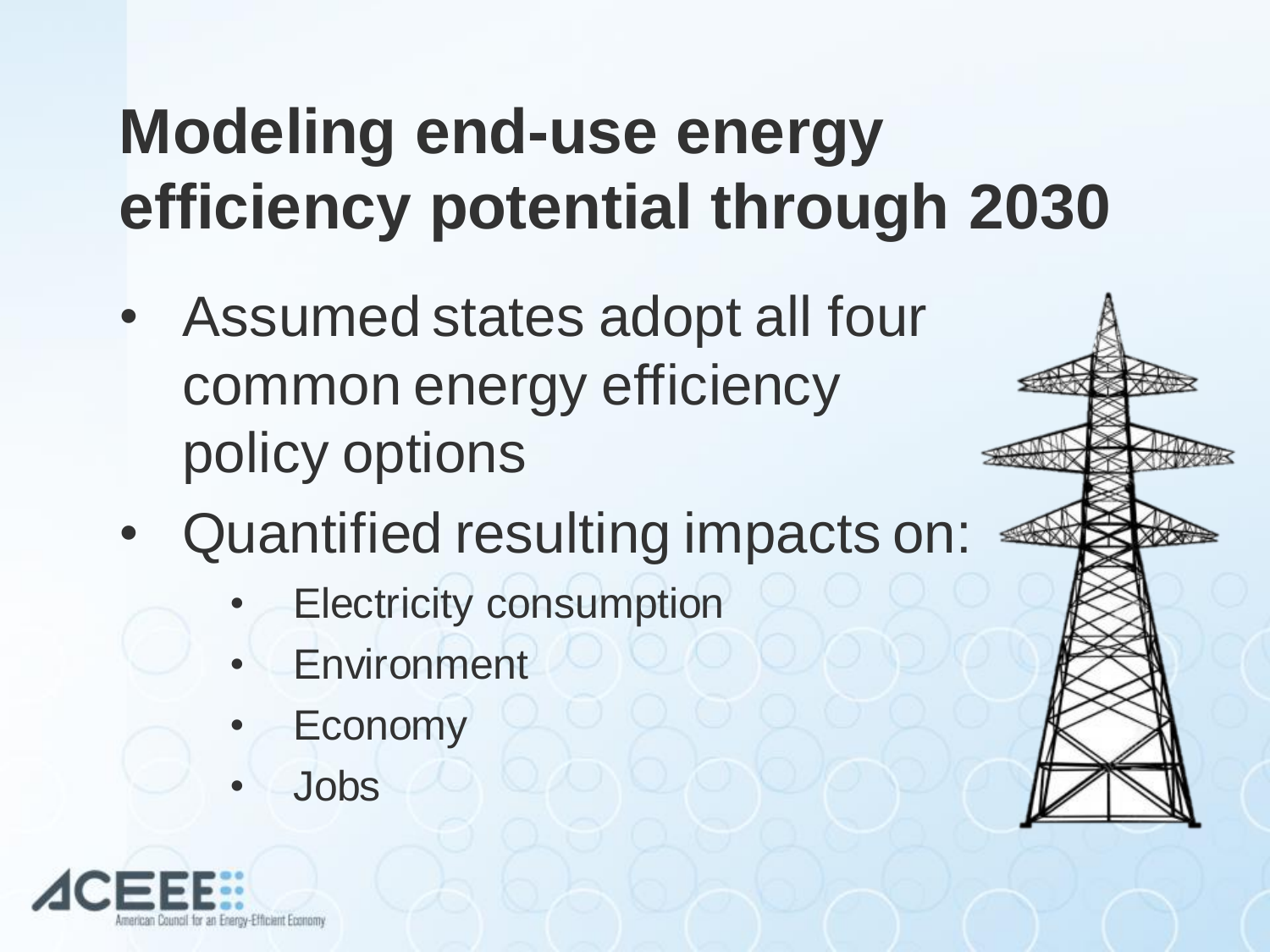#### A SNAPSHOT OF **THE U.S. IN 2030**

Following the current energy path will have devastating economic. environmental, and health impacts. Enacting energy efficiency policies would avoid 600 million tons of carbon dioxide emissions.



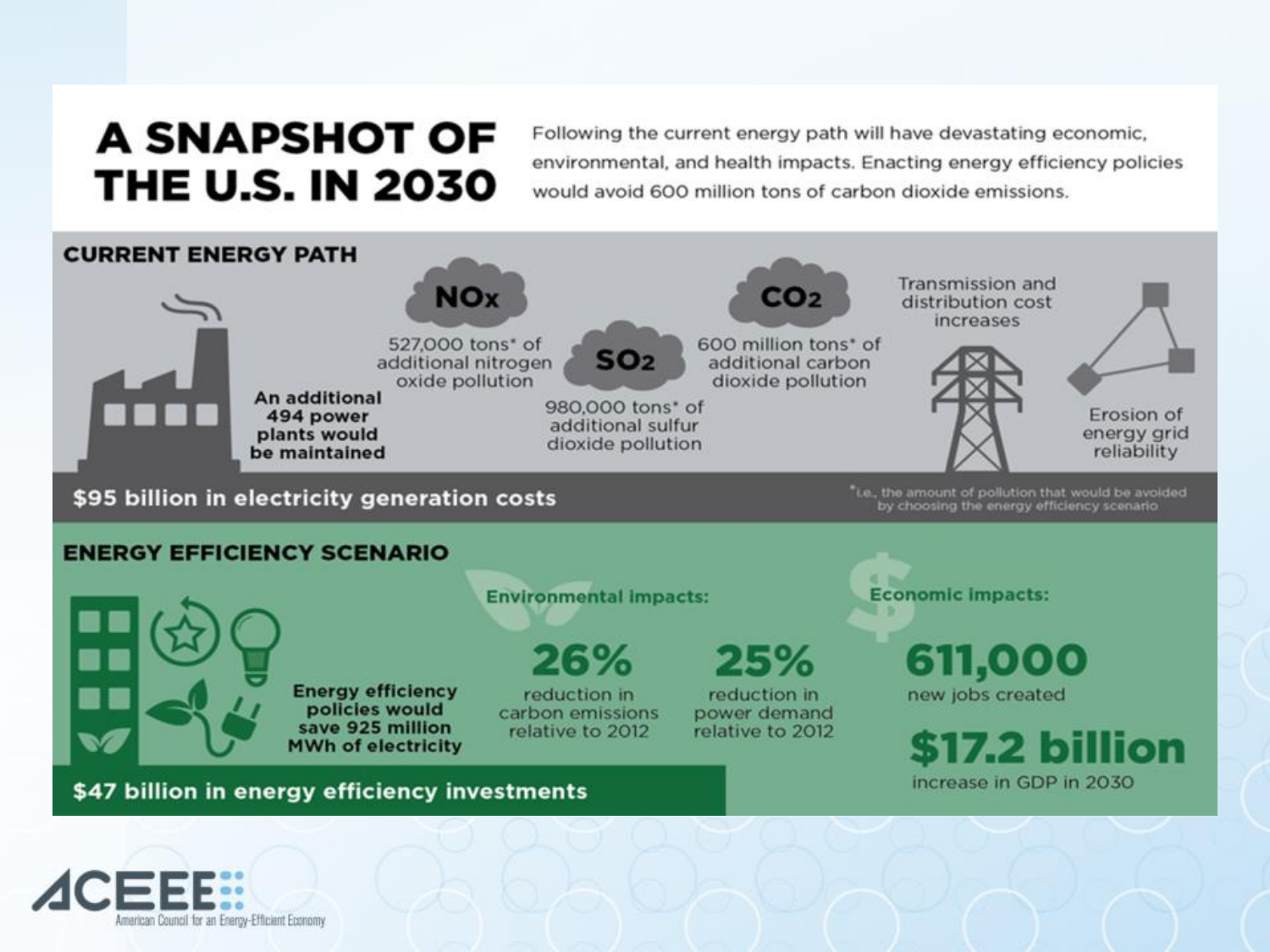### **Potential national economic impacts of energy efficiency in 2030**

|                                | 2030    |
|--------------------------------|---------|
| <b>Net Jobs</b>                | 611,000 |
| Net savings (billions)         | \$48    |
| Increase in net GDP (billions) | \$17    |
| Average cost per MWh saved     | \$50.68 |



Source: Hayes, S. et al. 2014. *Change Is in the Air: How States Can Harness Energy Efficiency to Strengthen the Economy and Reduce Pollution.* Washington, D.C.: American Council for an Energy-Efficient Economy.<http://aceee.org/research-report/e1401>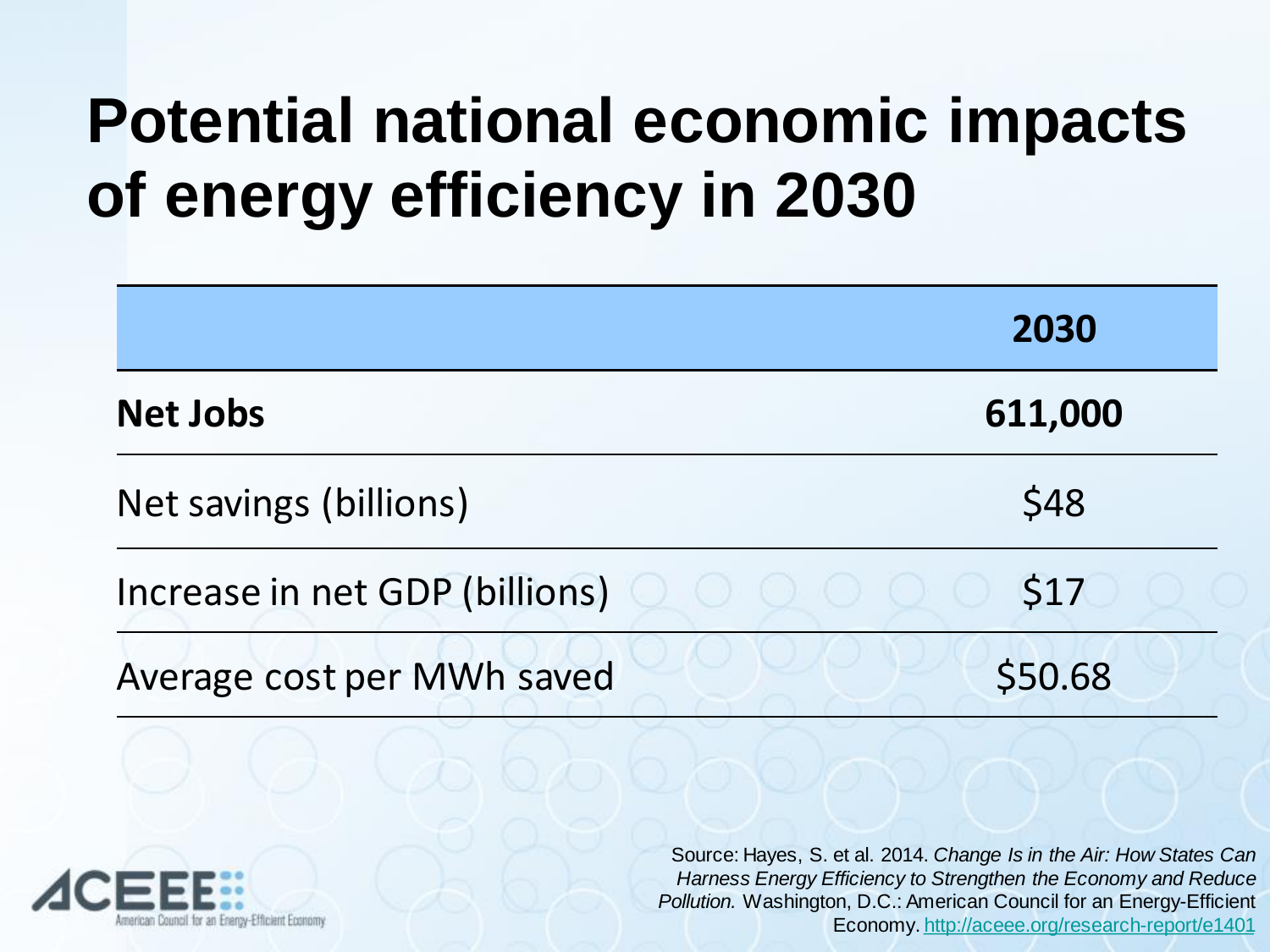### **Potential energy savings from energy efficiency policies**

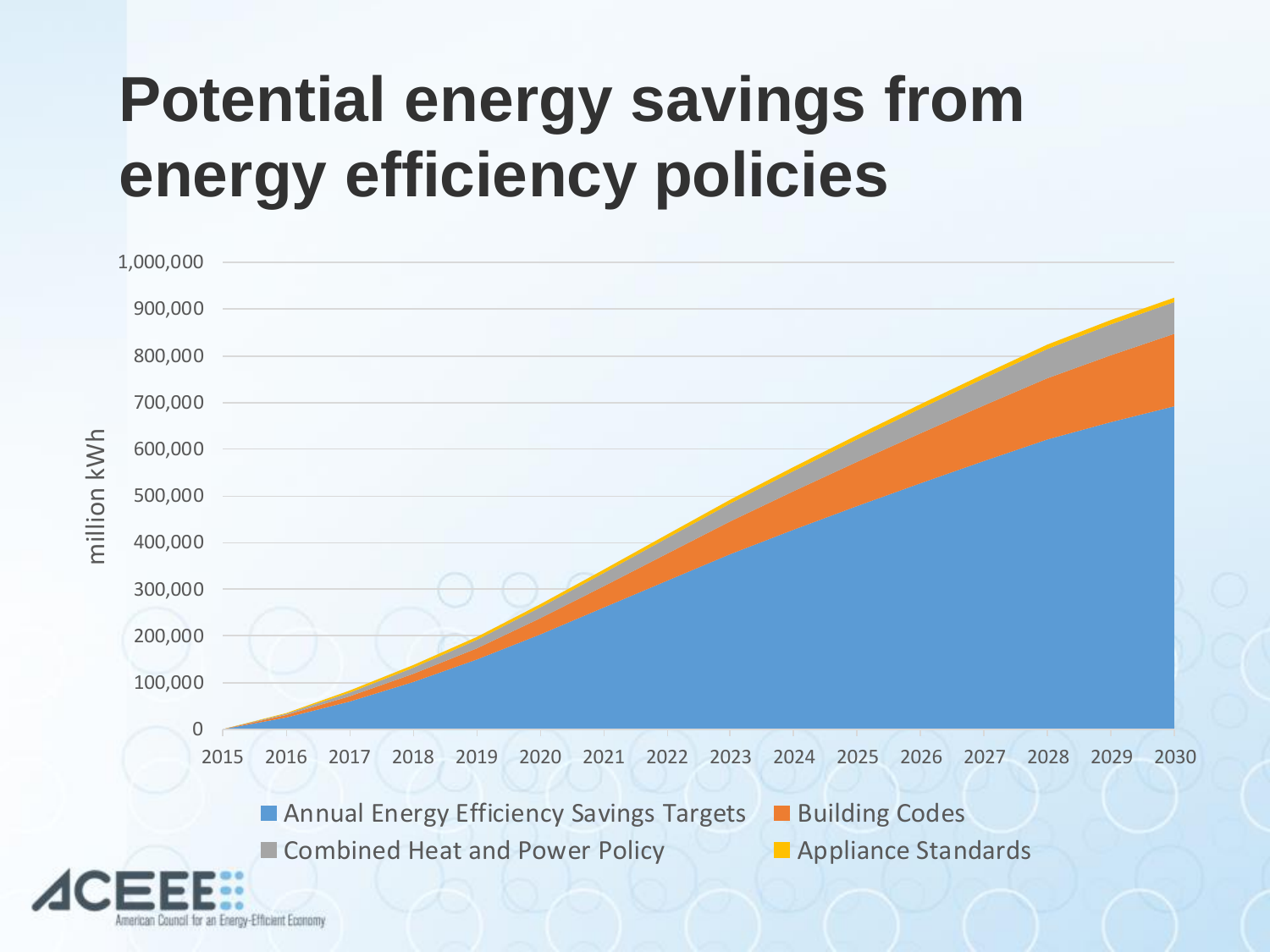#### **New jobs added to the economy in 2030 as a result of our EE scenario**

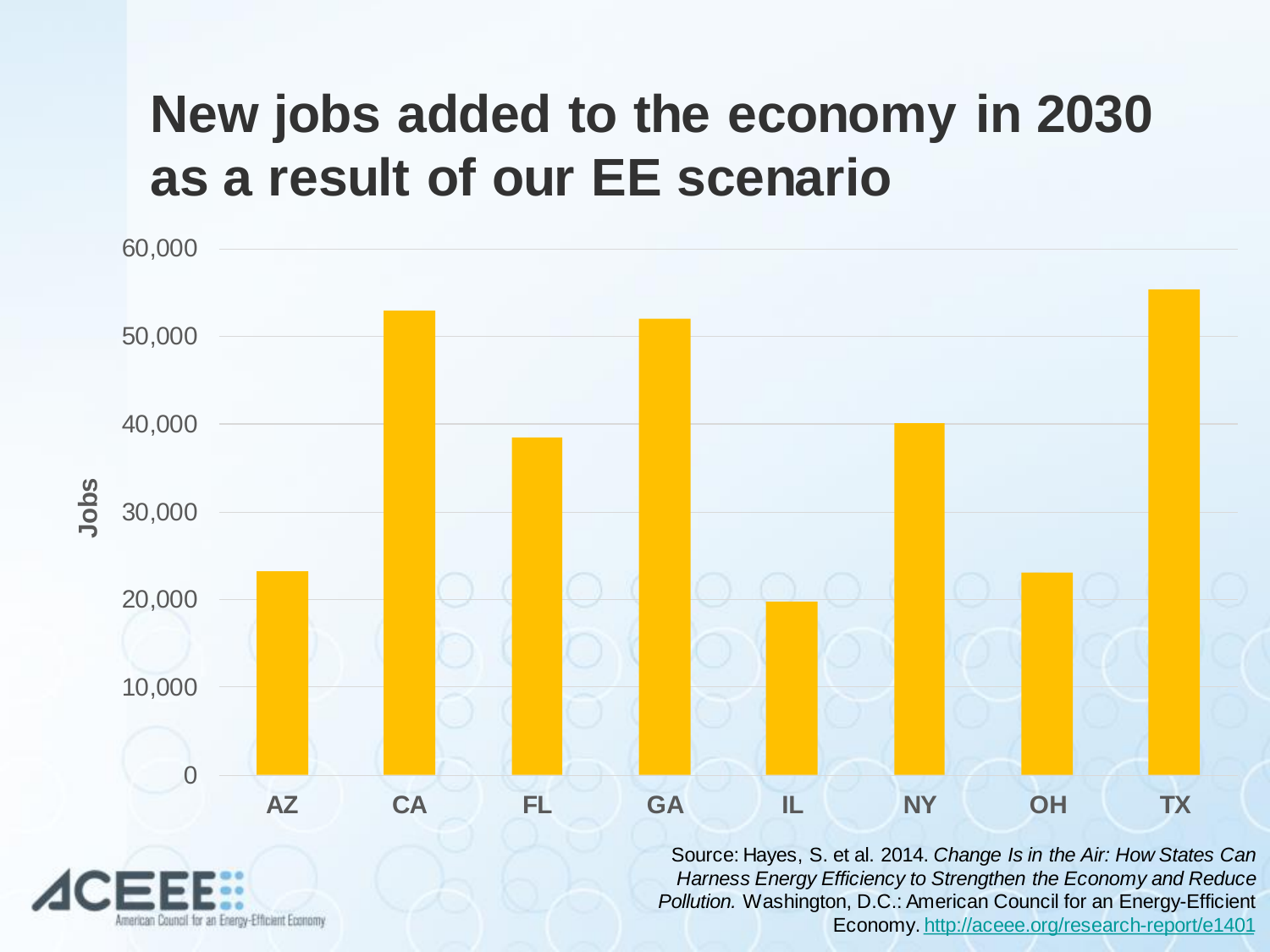### **How far can energy efficiency go in regions across the U.S.?**

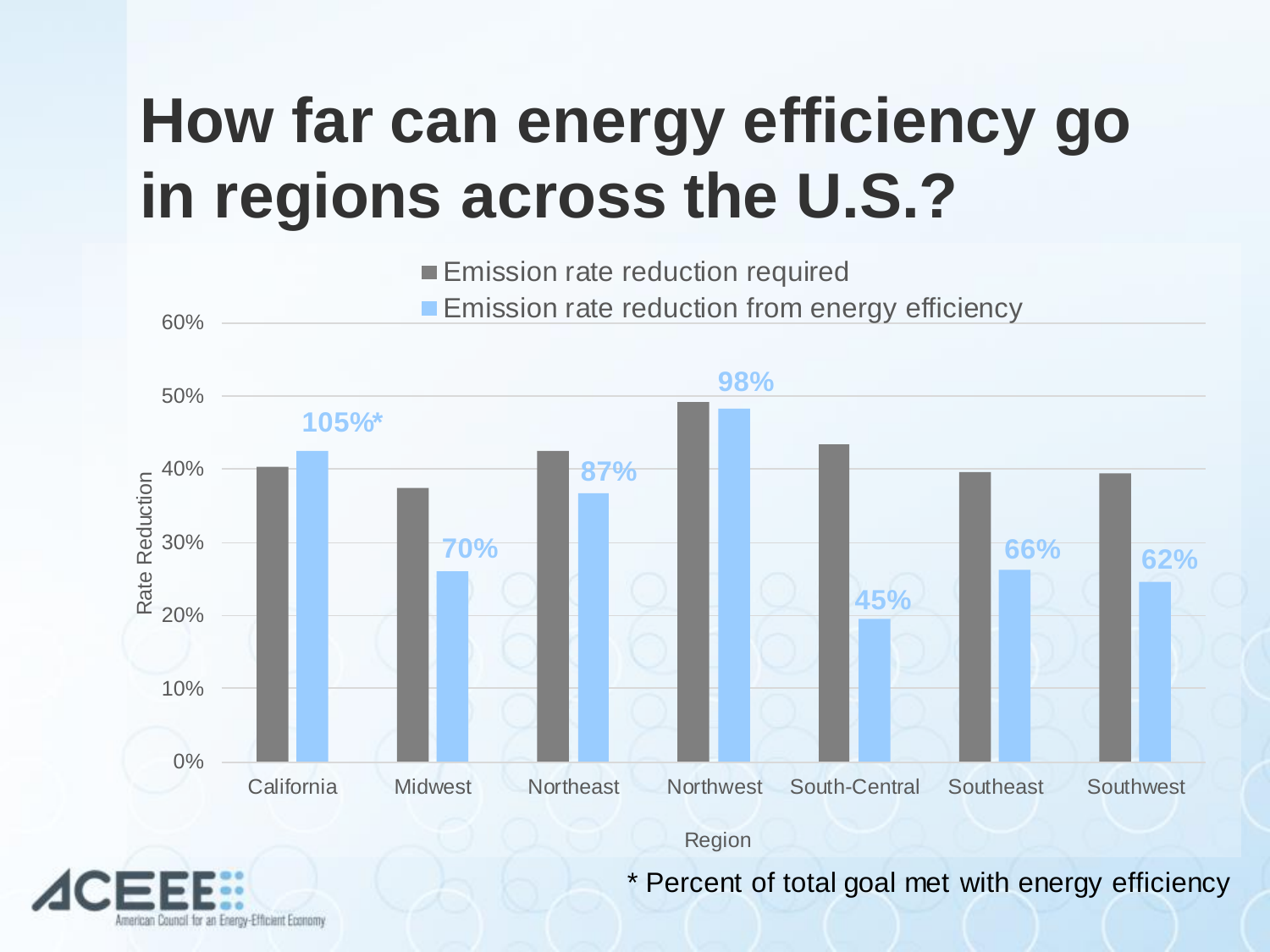### **Proposed emissions standards in the Midwest**

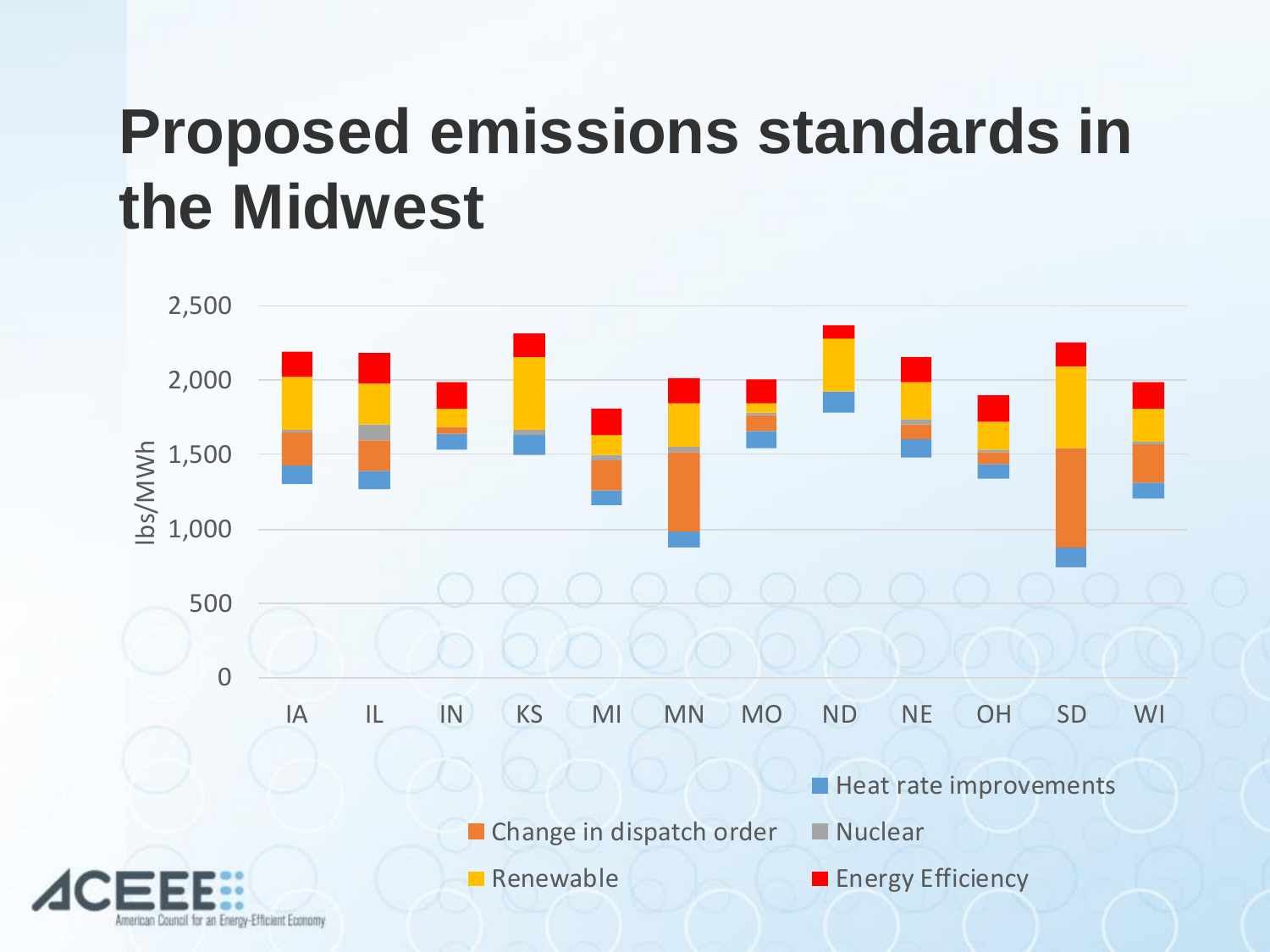### **How far can energy efficiency go in the Midwest?**

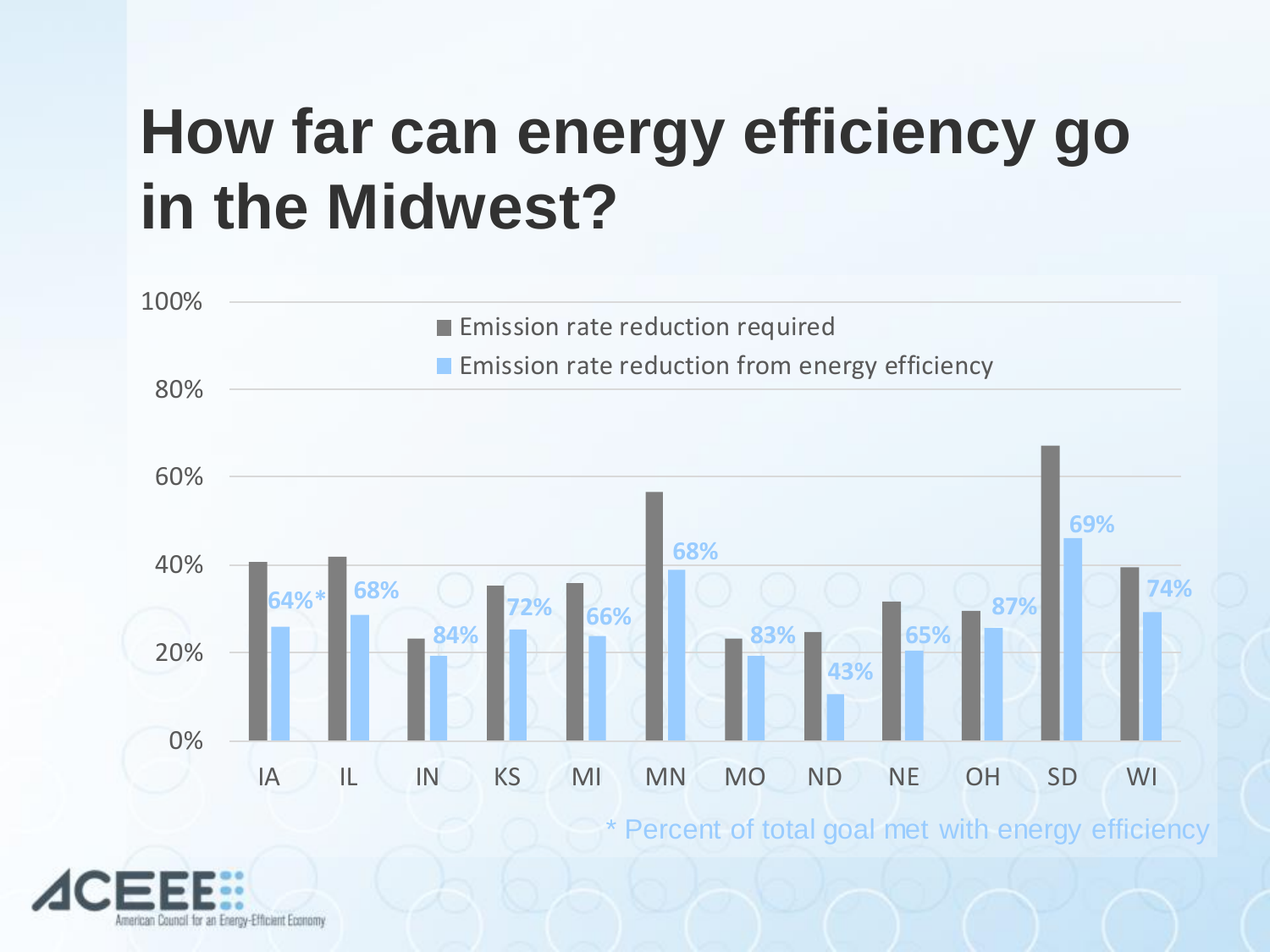### **Proposed emissions standards in the Southeast**

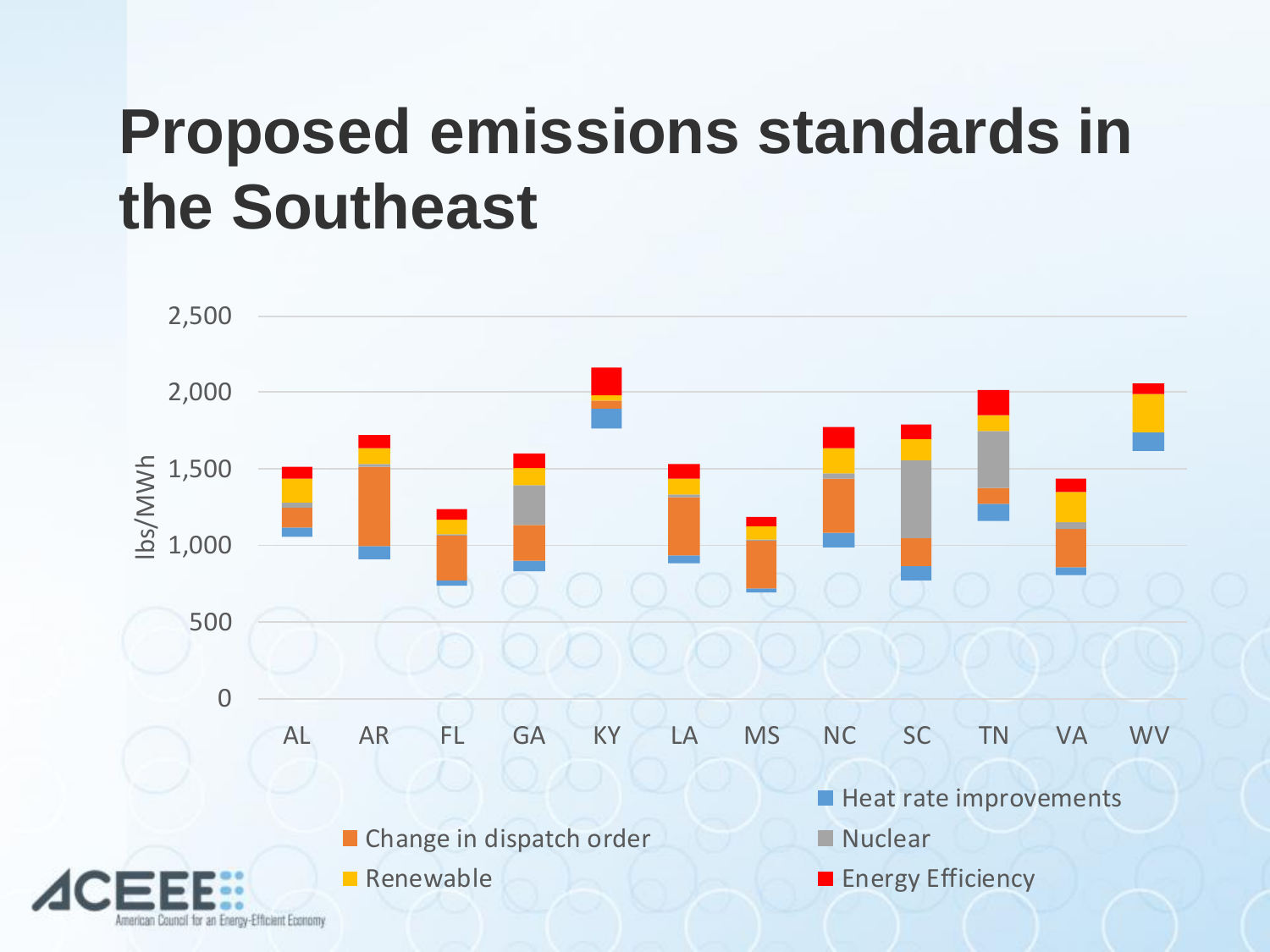### **How far can energy efficiency go in the Southeast?**

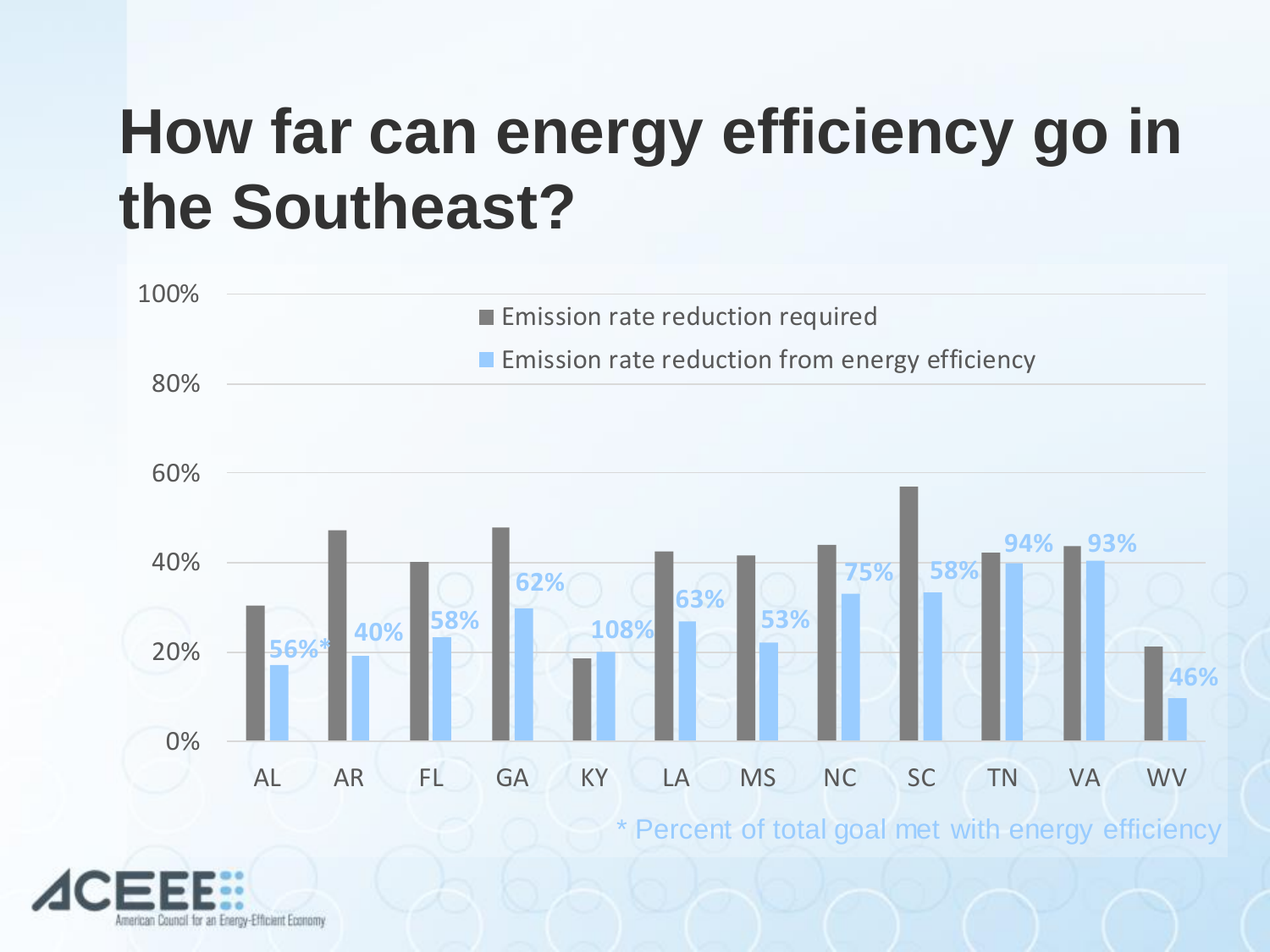# **Is All This EE REALLY Possible by 2030?**

#### Yes! States are already doing it.

- Many states had annual energy savings increase by 0.25% or more between 2012 and 2013: HI, MA, MI, MO, NV, RI, WA, WI
- Many states also have 1.5% annual energy savings targets in place NOW: AZ, CO, ME, MD, MA, MN, RI, VT
- Guess who else is on a good trajectory! AR, CT, IL, IA, MI, NM, NY, OR, WA

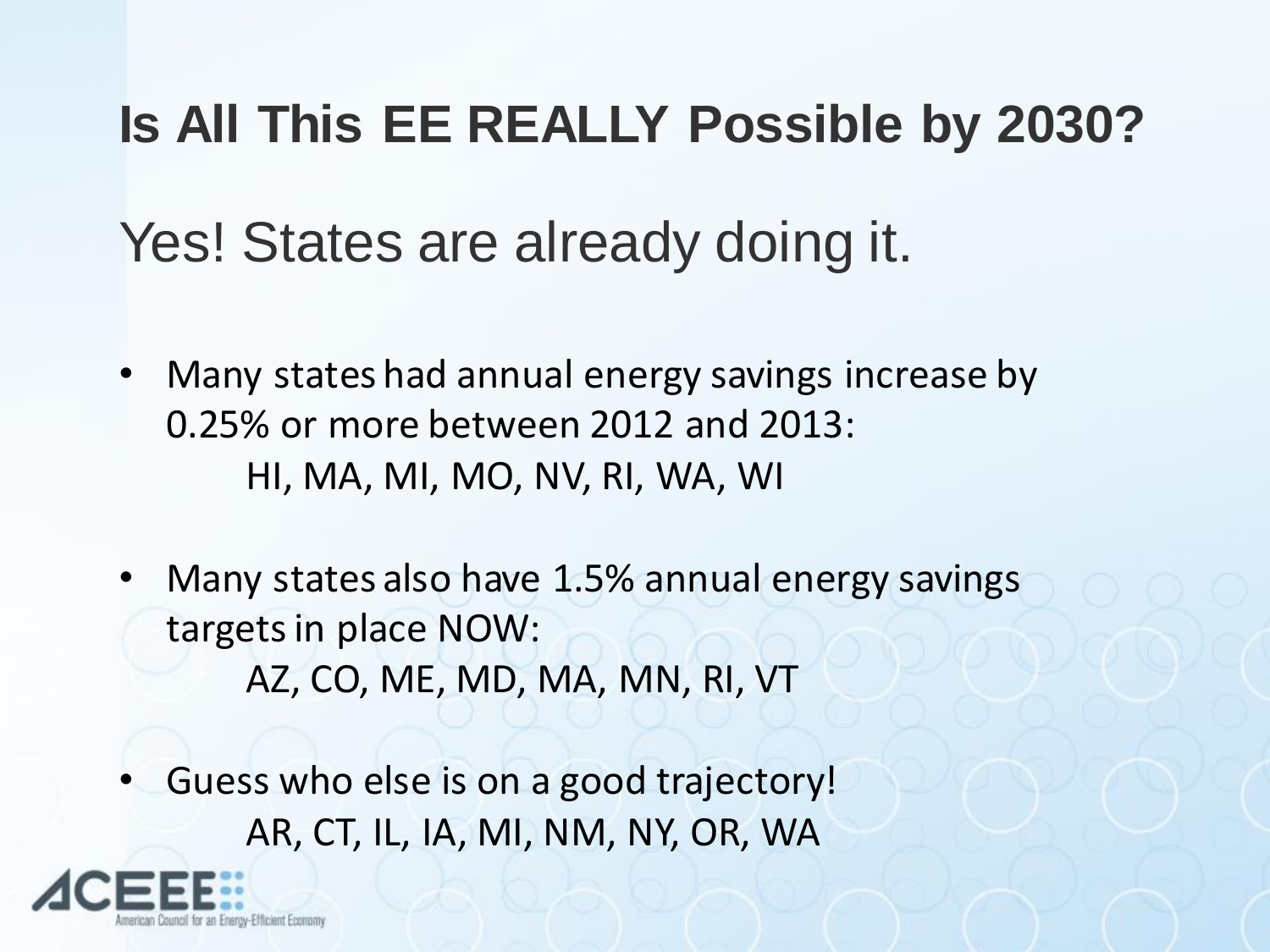Approximate annual savings targets for electricity and natural gas (2013-2014).



| <b>State</b>      | Approx. Annual<br><b>Electric Savings</b><br><b>Target</b> | Approx. Electric<br><b>Sales Covered</b><br>by EERS | Approx. Annual<br><b>Natural Gas</b><br>Savings Target | Approx. Natural<br><b>Gas Sales</b><br>Covered by EERS |
|-------------------|------------------------------------------------------------|-----------------------------------------------------|--------------------------------------------------------|--------------------------------------------------------|
| Massachusetts     | 2.6%                                                       | 86%                                                 | 1.1%                                                   | 88%                                                    |
| Arizona           | 2.4%                                                       | 56%                                                 | 0.6%                                                   | 85%                                                    |
| Maryland*         | 2.4%                                                       | 100%                                                | $\overline{\phantom{m}}$                               | $\qquad \qquad -$                                      |
| Rhode Island      | 2.4%                                                       | 99%                                                 | 0.9%                                                   | 100%                                                   |
| New York*         | 2.1%                                                       | 100%                                                | 0.5%                                                   | 100%                                                   |
| Vermont           | 2.0%                                                       | 100%                                                | $\overline{\phantom{a}}$                               |                                                        |
| Illinois**        | 1.8%                                                       | 89%                                                 | 1.1%                                                   | 88%                                                    |
| Maine             | 1.6%                                                       | 100%                                                | 0.3%                                                   | 100%                                                   |
| Colorado          | 1.5%                                                       | 57%                                                 | 0.2%                                                   | 72%                                                    |
| Indiana           | 1.5%                                                       | 74%                                                 |                                                        |                                                        |
| Minnesota         | 1.5%                                                       | 100%                                                | 1.5%                                                   | 74%                                                    |
| Connecticut       | 1.4%                                                       | 93%                                                 | 0.6%                                                   | 100%                                                   |
| Hawaii*           | 1.4%                                                       | 100%                                                |                                                        |                                                        |
| Oregon            | 1.4%                                                       | 69%                                                 | 0.4%                                                   | 89%                                                    |
| Washington        | 1.4%                                                       | 81%                                                 |                                                        |                                                        |
| lowa              | 1.3%                                                       | 74%                                                 | 0.2%                                                   | 100%                                                   |
| Ohio              | 1.2%                                                       | 89%                                                 |                                                        |                                                        |
| Michigan          | 1.0%                                                       | 100%                                                | 0.8%                                                   | 100%                                                   |
| <b>New Mexico</b> | 1.0%                                                       | 68%                                                 |                                                        |                                                        |
| California        | 0.9%                                                       | 78%                                                 | 0.6%                                                   | 82%                                                    |
| Arkansas          | 0.8%                                                       | 53%                                                 | 0.7%                                                   | 60%                                                    |
| Pennsylvania      | 0.8%                                                       | 97%                                                 |                                                        |                                                        |
| Wisconsin         | 0.7%                                                       | 100%                                                | 0.5%                                                   | 100%                                                   |
| North Carolina    | 0.4%                                                       | 99%                                                 |                                                        |                                                        |
| Nevada            | 0.2%                                                       | 62%                                                 |                                                        |                                                        |
| <b>Texas</b>      | 0.1%                                                       | 70%                                                 |                                                        |                                                        |

*Notes:* \*Savings originating from non-reporting entities may count toward targets. Only savings data from regulated program administrators was analyzed in this report. \*\*Rate cap has limited available efficiency measures, resulting in approval of targets below legislative levels.

24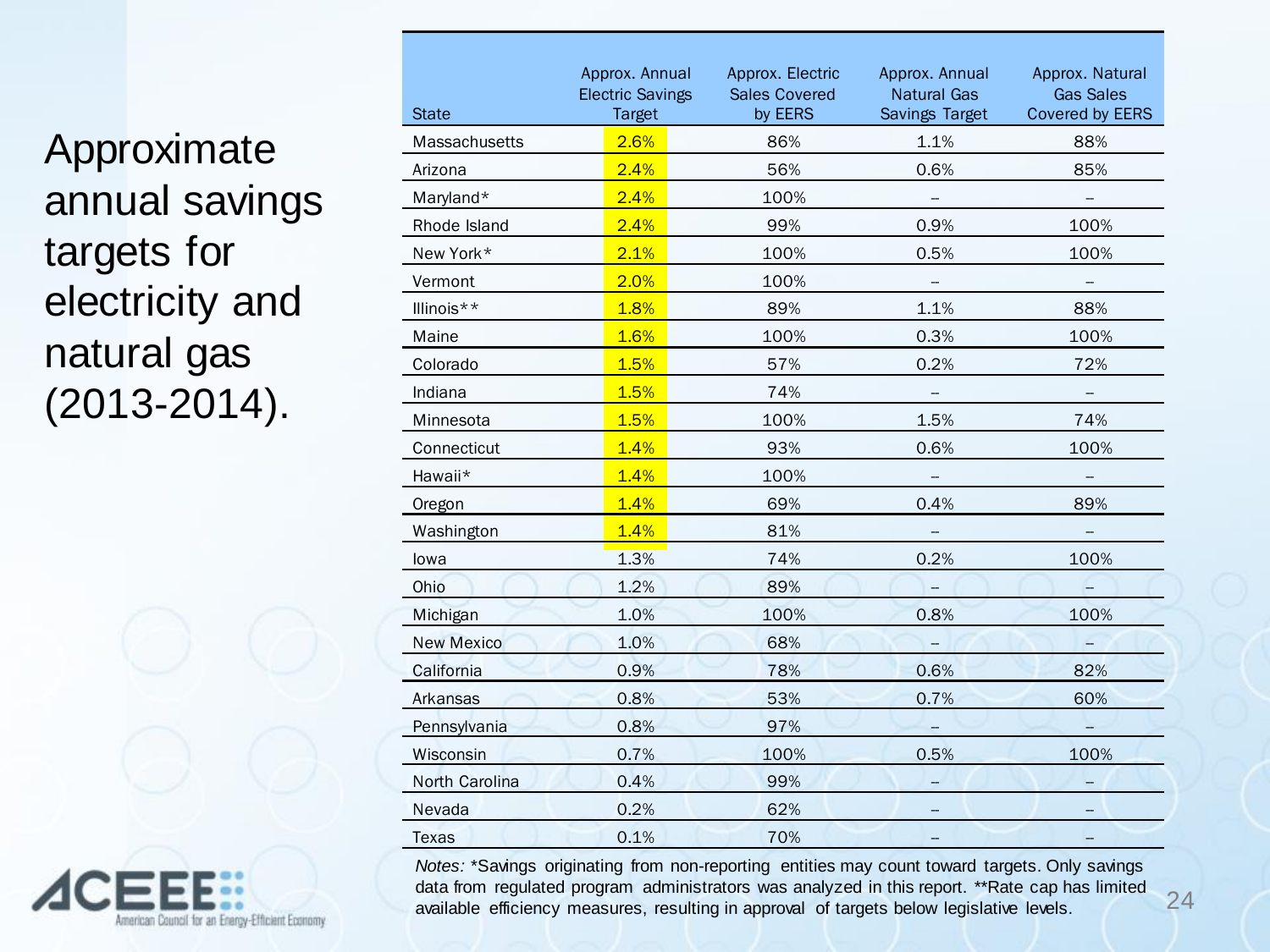#### Residential State Energy Code Status<br>AS OF SEPTEMBER 1, 2014



#### **More than 40 states have already adopted national model building codes**

#### **Commercial State Energy Code Status**<br>AS OF SEPTEMBER 1, 2014



**BCAP** and advancement of building energy codes Get all the most up-to-date code status maps and other valuable resources at www.energycodesocean.org meets or exceeds ASHRAE Standard<br>90.1-2010 or equivalent (14)

meets or exceeds ASHRAE Standard 90.1-2007 or equivalent (27)

meets or exceeds ASHRAE Standard 90.1-2004 or equivalent (4)

ASHRAE Standard 90.1-2004 (11)

state has adopted a new code to to be effective at a later date

NOTE: These maps reflect only mandatory statewide codes currently in effect.

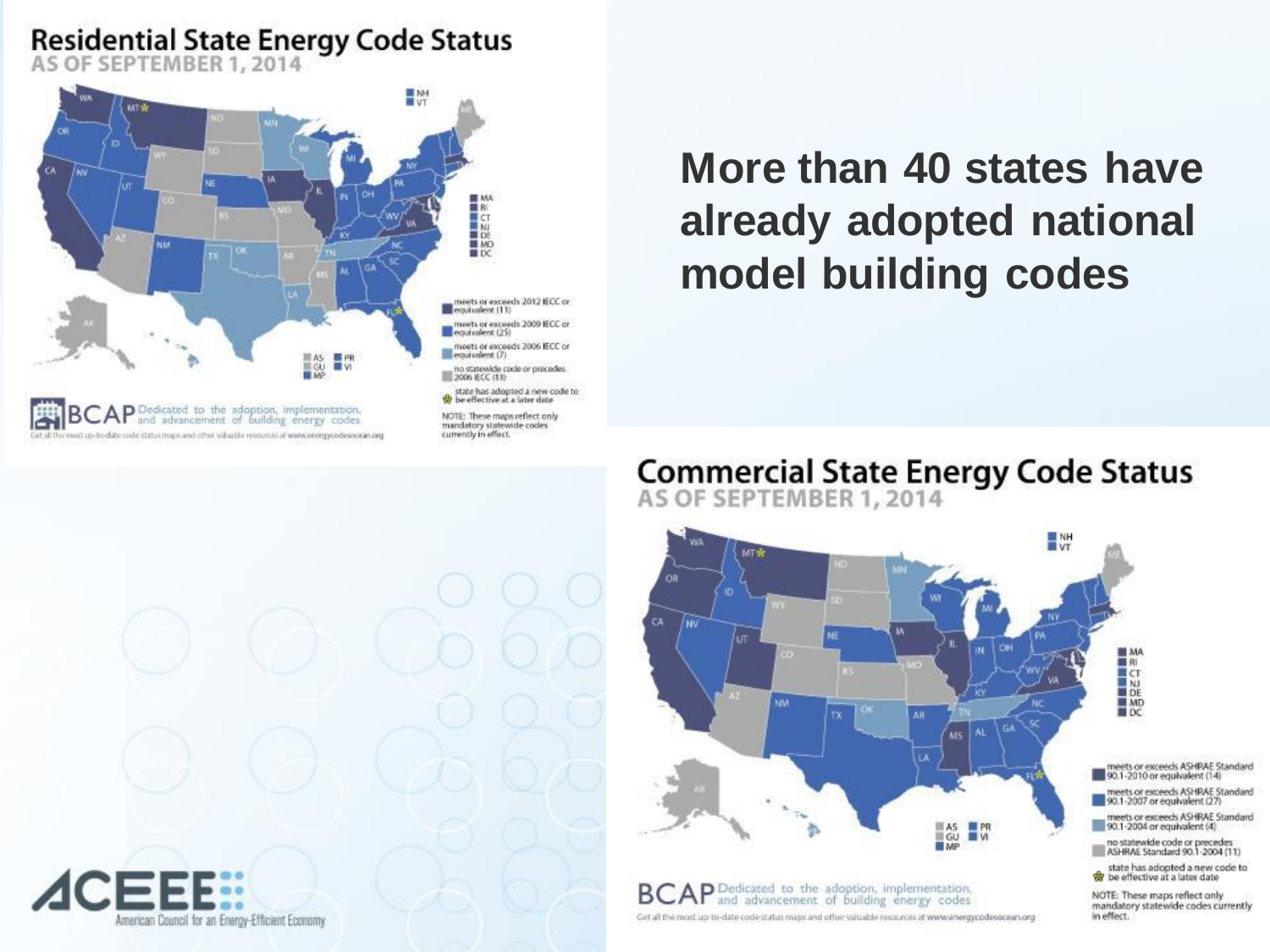# **What's Happening in States Now?**

 $O(O/O/O/O/O)O/O$ 

- Posturing
- Planning
- Discussing
- Listening

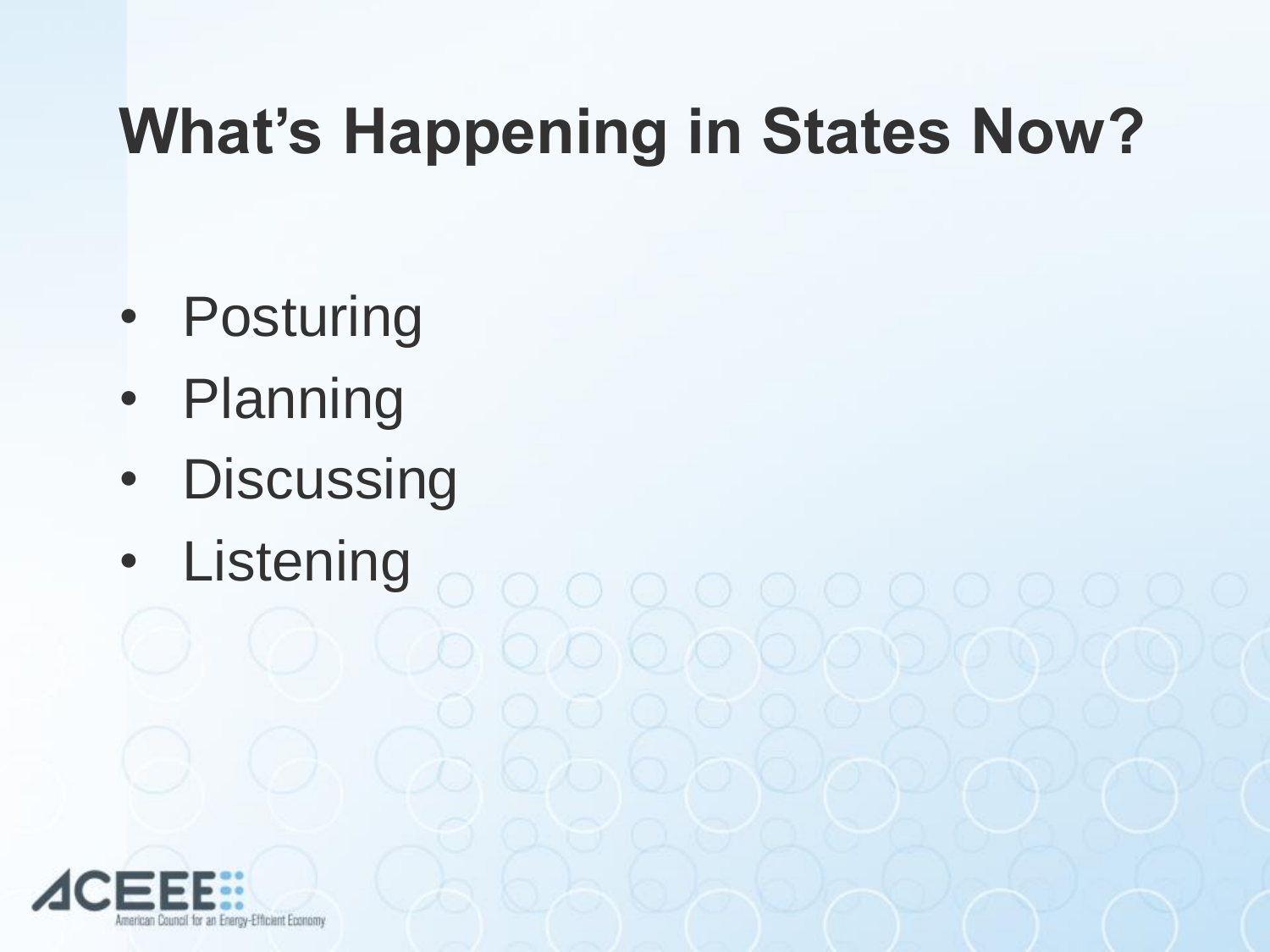### **American Legislative Exchange Council**

• KY, PA, WV, others...

111(d) State Legislation and Resolutions Adopted During 2014 Session





American Council for an Eneroy-Efficient Economy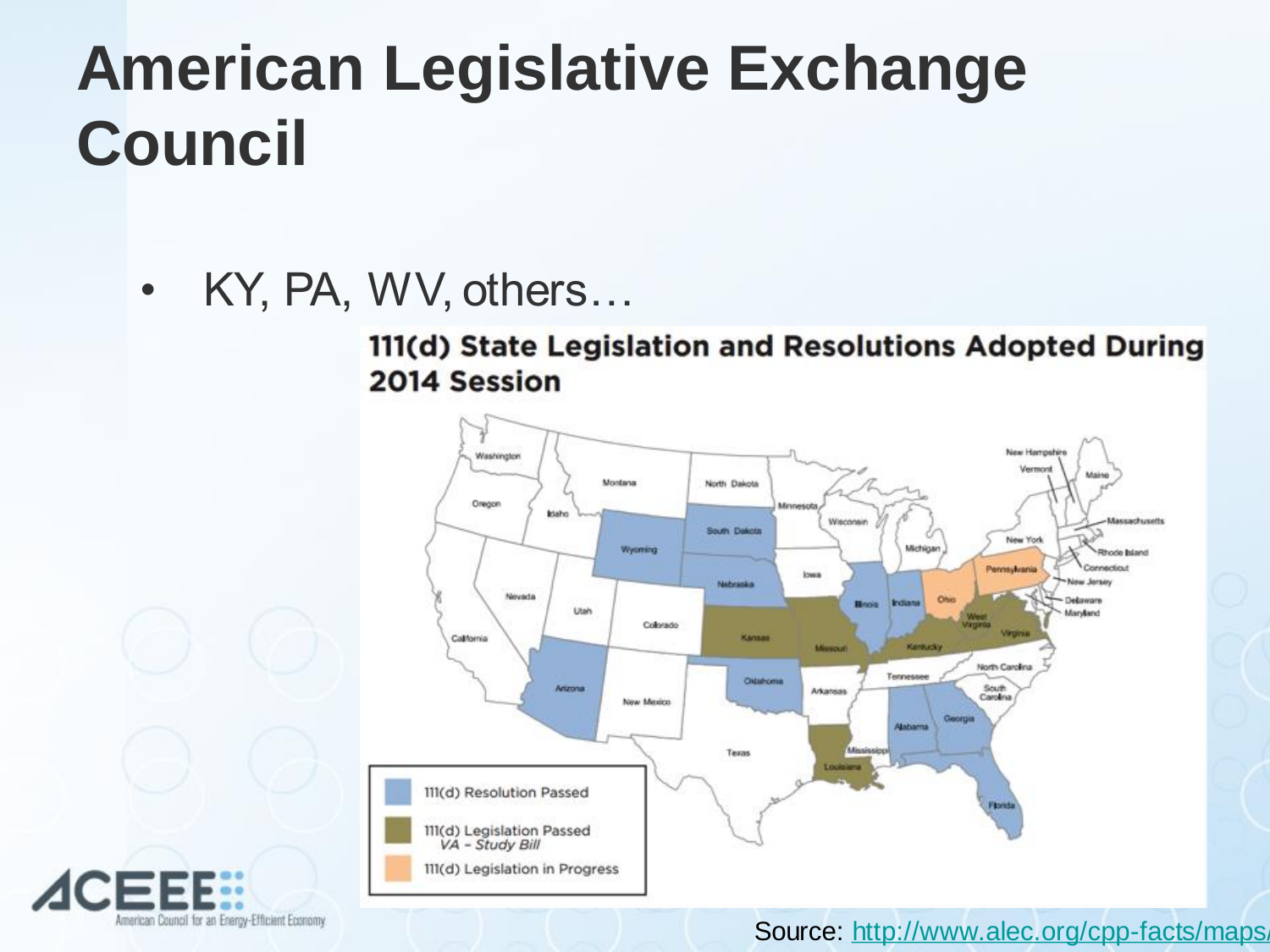### **How can you help your state?**

Get involved in the planning process!

- Build relationships
- Understand opportunities to weigh in
- Determine timing
- Learn about opportunities for projects, policies and programs you want to support

1010 O O JO